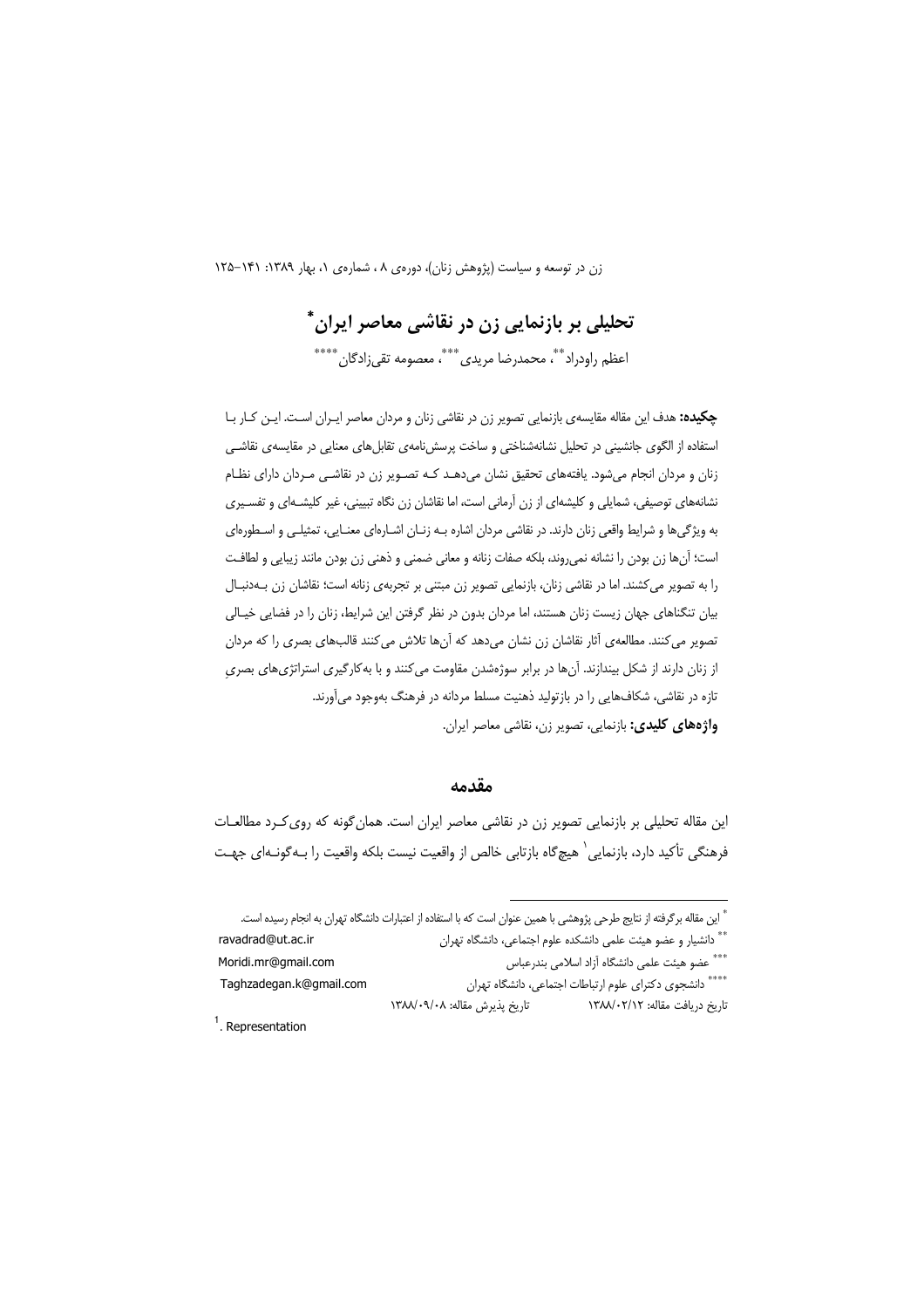دادهشده تصویر می کند تا از این طریق ایدئولوژی پنهان گفتمان مسلط را بازتولید کند. از این رو کـار مـا رمزگشایی از تصاویر زنان و مقایسهی ایدئولوژی پنهان آنها در آثار نقاشان زن و مرد معاصر ایران است. فمینیستهـا معتقدنـد میـان آثـار نقاشـان زن و مـرد در تصـویرگری از زن خیلـی تفـاوت وجـود دارد (کرس میر ، ۱۳۸۷). نقاشان مرد بیشتر تصاویری خیالی در فضایی اسطورهای و تغزلی از زنان تصویر می کننــد؛

آنها حضور واقعی زنان را نادیده می گیرند و زنان را چنان که دل خواه خودشان است بازنمایی مـی کننــد، امـا زنان در نقاشی های شان خود را همچون موجودات افسانهای و آرمانی تصویر نمی کنند، بلکه سعی می کنند بـا به کارگیری استراتژیهایی، کلیشههای مورد انتظار از تصویر زن را مخدوش و تصویری دوباره از زن خلق کنند.

در این مقاله استراتژی های موجود در نقاشی زنان در مقابل نقاشی مردان را مطالعه مـی کنـیم. ایـن استراتژی ها بهصورت تقابل های دوتایی قابل بررسی است (گیرو، ۱۳۸۰). اسـتراتژی هـای تقـابلی چـون نمایش جنسی/ جنسیتزدایی شده از تصویر زن، همچنین استراتژیهای ذهـن گـرا/ واقـع گـرا، توصـیفی/ تبیینی، طبیعی/ فرهنگی، عام گرا/ خاص گرا که بیان گر دو ذهنیت فرهنگی متفاوت زنانه و مردانـه اسـت. کشف این تقابلها ما را به این پرسش میرساند کـه مـردان چگونـه بـا اسـتراتژی بصـری جنسـی گـرا، ذهنیتگرا، طبیعتگرا، عامگرا و به کارگیری «نشانههای توصیفی<sup>"</sup>» در بازنمایی از زنان، به بازتولیـد گفتمـان مسلط فرهنگ مردانه می پردازند؟ از سوی دیگر، زنان چگونه بـا اسـتراتژی بصـری جنسـیت;دا، واقـع گـرا، فرهنگ گرا، خاص گرا و به کار گیری «نشانههای تبیینی<sup>۴</sup>» در برابر گفتمان مسلط مردانه مقاومت می کنند؟

پاسخ به این پرسشها ما را قادر به رمزگشایی از تصویر زن در نقاشی می سازد تا بـه فهـم مکـانیزم قدرت مردانه و مقاوت زنانه در فرهنگ بصری نقاشی معاصر ایران دست یابیم.

### مبانی نظری

اغلب نظریههای جامعهشناسی برداشتی منفعلانه از فرد در برابر ساختار و سوژه در برابر قدرت دارند. آن-ها معتقدند که سوژههای اجتماعی خواستههای ایدئولوژی مسلط را درونـی مـیسـازند، امـا نظریـههـای مطالعات فرهنگی، تصور سوژهی منفعل را کنار گذاشتند و برای آن نقشی فعال در مواجهه با ایدئولوژی مسلط

- <sup>2</sup>. Korsmeyer, Carolyn  $3.$  Descriptive Signs
- <sup>4</sup>. Explaining Signs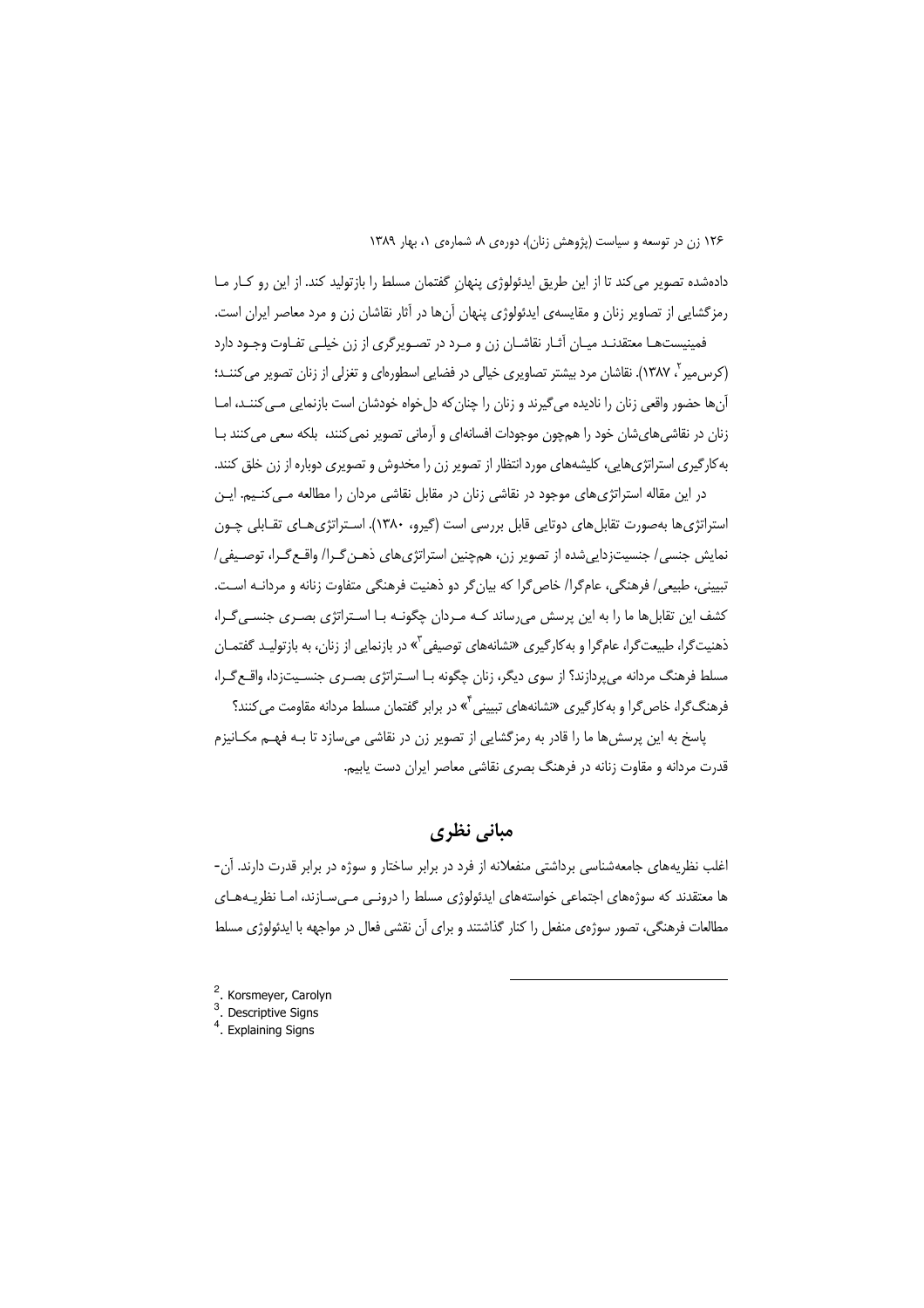قائل هستند. این دسته بر مفهوم مقاومت در برابر بازتولید ایدئولوژیک قدرت تأکید دارند. نظریهپردازانـی چـون میشل فوکو، میشل دوسرتو و جان فیسک از این دسته هستند (آزاد ارمکی، ۱۳۸۵: ۱۲۶).

مطالعهی مقاومت نیز در دو زمینهی کلی دنبال میشود: دستهی اول شامل مطالعاتی است کـه بـه سنت استوارت هال و مدل رمزگذاری و رمزگشایی وفادار هستند و دستهی دوم مطالعـاتی اسـت کـه بـه سنت فوکو و دیدگاه پساساختارگرا تأکید دارند. این دو دسته را می توان بـر مبنـای خاسـتگاه اسـتراتژیک مقاومت از هم متمایز کرد. در سنت اول استراتژی مقاومت جزیـی از ویژگـی۵هـای مخاطـب و موقعیـت اجتماعي او محسوب مي شود. در حالي كه در سنت دوم تأكيد بر ابهام و چنـدمعنايي مـتن اسـت. در ايـن برداشت توان بالقومی مقاومت، جزیی از ویژگیهای متن تصور میشود. متن متضمن معانی فراوانی است که از قرائت مورد نظر تولیدکننده فراتر میرود و معانی و لذتهایی گوناگون را موجب مـیشـود (همـان منبع: ۱۴۳). مطالعهی حاضر مبتنی بر روی کردهای نظری دستهی دوم است.

فوكو در مقالهى «سوژه و قدرت» نقطهى آغاز تحليل خود را اشكال مقاومت قرار داده است. به اعتقـاد او به واسطهی مقاومت و معارضهی استراتژی است که روابط قدرت را می توان شناخت و بهمنظـور فهـم روابـط قدرت باید اَشکال مقاومت و تلاش های انجامشده برای گسیختن روابط قدرت را بفهمیم (فوکو، ۱۳۸۴: ۳۴۶). او هدف اصلی مبارزه<sup>۵</sup> در عصر حاضر را حمله به نهاد قدرت (مثلاً دولت و اقتصاد) یا گــروه نخبــه و طبقــهای نمیداند، بلکه حمله به تکنیک یا شکل قدرت میداند که افراد را به سوژه تبدیل می کنند.

این شکل قدرت خودش را بر زندگی روزمره بلاواسطهای که به فرد هویت میبخشد، اعمال می کند. وی را با نشان فردیت خاص خودش مشخص می سازد؛ قانونی بر وی تحمیل می کند که خود او باید آن را تصدیق کند و دیگران هم باید آن را در وجود او بازشناسند. این قدرت از نوعی است که افراد را به سـوژه تبدیل می کند (همان منبع: ۳۴۸).

مبارزهای که فوکو از آن سخن می6گوید مبارزه علیه سوژهشدن است. این سوژهشدن در هر جامعه و هــر مقطع تاریخی تفاوت خواهد داشت لذا اشکال مقاومت نیز تغییر خواهد کرد (کاظمی، ۱۳۸۴: ۱۱۳). بهعنـوان

<sup>° .</sup> به اعتقاد فوکو بهطور کلی سه نوع مبارزه وجود دارد: ۱– مبارزه بر علیه اشکال سلطه مانند سلطهی قومی، مذهبی و اجتماعی (که نمونهی آن مبارزات قرن ۱۶ علیه جامعه فئودالی بود) ۲– مبارزه علیه اشکال استثمار که فرد را از آنچه تولید میکند جـدا مـیسـازد (مانند مبارزه علیه استثمار اقتصاد سرمایهداری در قرن ۱۹) ۳– مبارزه علیه چیزی که فرد را به خودش مقید میکند و بدین شیوه او را تسلیم دیگران میسازد(مانند مبارزه علیه انقیاد، شیءوارگی و سوژهشدگی در قرن حاضر) (فوکو،۱۳۸۴: ۳۴۷).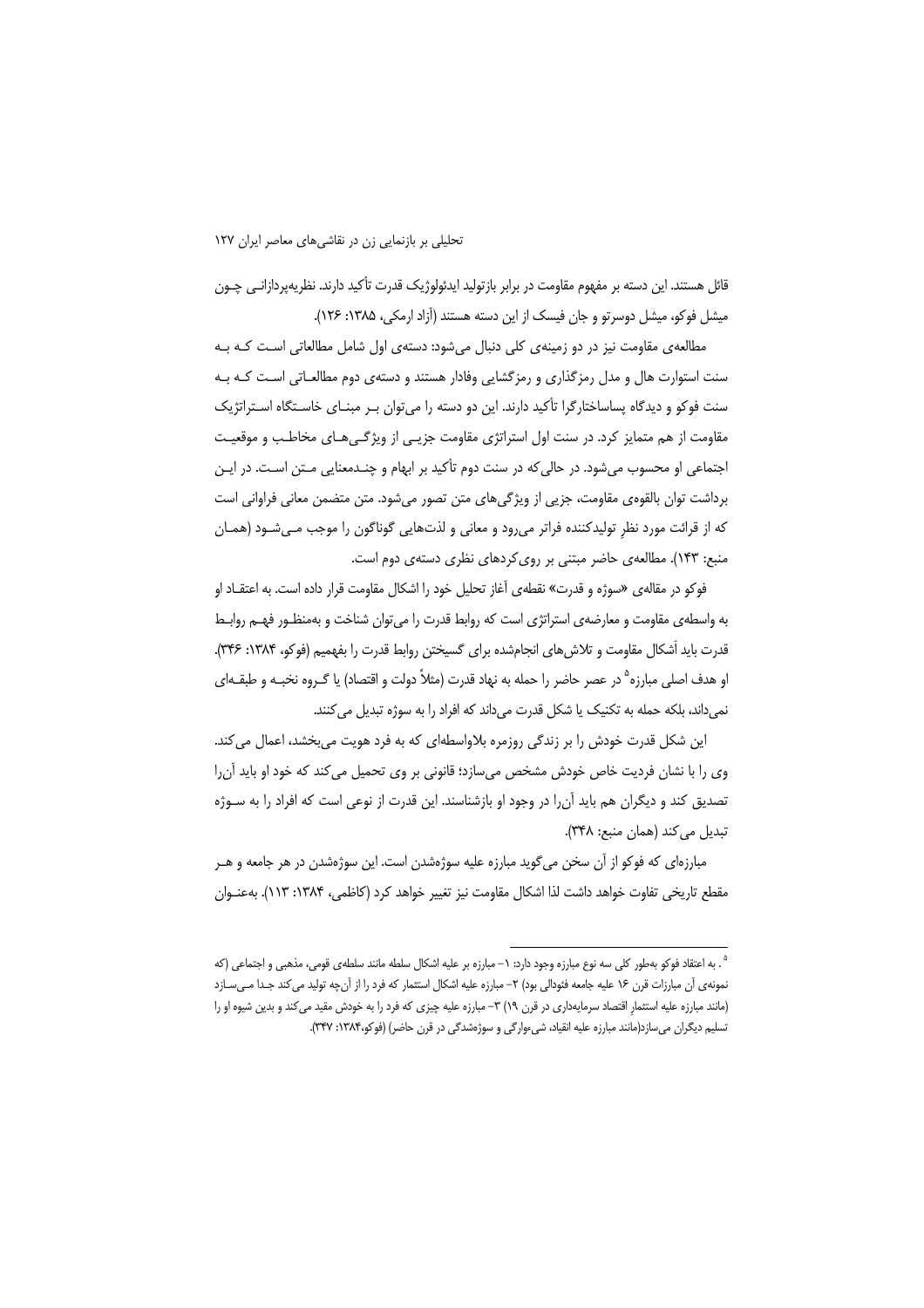مثال مبارزه عليه اعمال قدرت مردان بر زنان، والدين بر كودكان، اعمال قدرت روانپزشكي بر بيماران رواني و پزشکی بر کل جمعیت و اعمال قدرت دستگاه اداری بر شیوهی زیست مردم (فوکو، ۱۳۸۴: ۳۲۶).

یکی از عرصههای اعمال قدرت و به کارگیری استراتژی مقاومت، مواجههی زنان با گفتمان مسلط مـردان است. فمینیستها هدف خود را مبارزه در برابر سوژهشدگی زن در گفتمان مسلط مردانه می دانند. لیندا ناکلین <sup>۶</sup> در نقد تاریخ هنر می;نویسد که در سراسر تاریخ هنر، زنان برهنه، سوژهی نگاه خیرهی مـردان و تجلـی لـذت، اشرافیت و قدرت بودند (ناکلین، ۱۹۹۲). مقالهی اثر گذار او در سال ۱۹۷۱ به نام «چرا هنرمند بزرگ زن وجـود نداشته است؟» نقدي بر نبوغ و زيبايي شناسي مردانه است. او شرح ميدهد كه چگونه زنـان بــهعنـوان ابــژه و خالق اثر از تاریخ هنر حذف و تنها به سوژههای منفعل در تابلوهای نقاشی مردان تبدیل شدهاند.

آگاهی زنان از سلطهی فرهنگ بصری مردانـه بـه اشـکال گونـاگون مقاومـت جلـوهگـر شـد. هنـر فمینیستی با صراحتی بی سابقه به نمایش تجربههای زیسته، عاطفی و هیجانی زنـان پرداخـت و تلاشـی عامدانه را برای دست یابی به فرم و زبان زنانه منعکس کرد (نراقی، ۱۳۸۵: ۴۵). زنان نقاش تلاش مـی کننــد قالبهای بصری که مردان از زنان تصویر می کنند را از شکل بیاندازند (کرس میـر، ۱۳۸۷). آن هـا مبـارزهای علیه سوژهشدن را آغاز کردهاند و با بهکارگیری استراتژیهای بصری تازه در نقاشـی، شـکافهـایی را در گفتمان مسلط فرهنگ مردانه بهوجود آوردهاند.

روی کرد نظری ما در این مقاله مطالعهی استراتژیهایی است که زنان در نقاشی هـای خـود بـه کـار میبندند تا به تعبیر فوکو از سوژه شدن در گفتمان مردانه سر باز زنند. این استراتژیها شامل شـگردهای بصری است که ذهنیت مورد انتظار در مواجهه با تصویر زنان را به چالش می کشند. برنامـهی عملـی مـا رمزگشایی از تصاویر نقاشیشده توسط زنان و مردان و تأکید بر لایههای معنایی قدرت و مقاومت در اثـر است. در ادامه به چگونگی رمزگشایی و مطالعه بازنمایی تصاویر میپردازیم.

### **, وش شناسی**

استوارت هال<sup>۷</sup> در مقالهی معروف خود به نام رمزگذاری و رمزگشایی، تمایز تحلیلی میان معانی صریح و معانی^ضمنی قائل میشود. به اعتقاد او نشانهها در سطح معانی ضمنی، ارزش ایـدئولوژیک کامـل

- $\frac{6}{7}$ . Nochlin, Linda<br> $\frac{7}{7}$ . Hall, Stuart
- 

<sup>&</sup>lt;sup>8</sup> Denotation & Connotation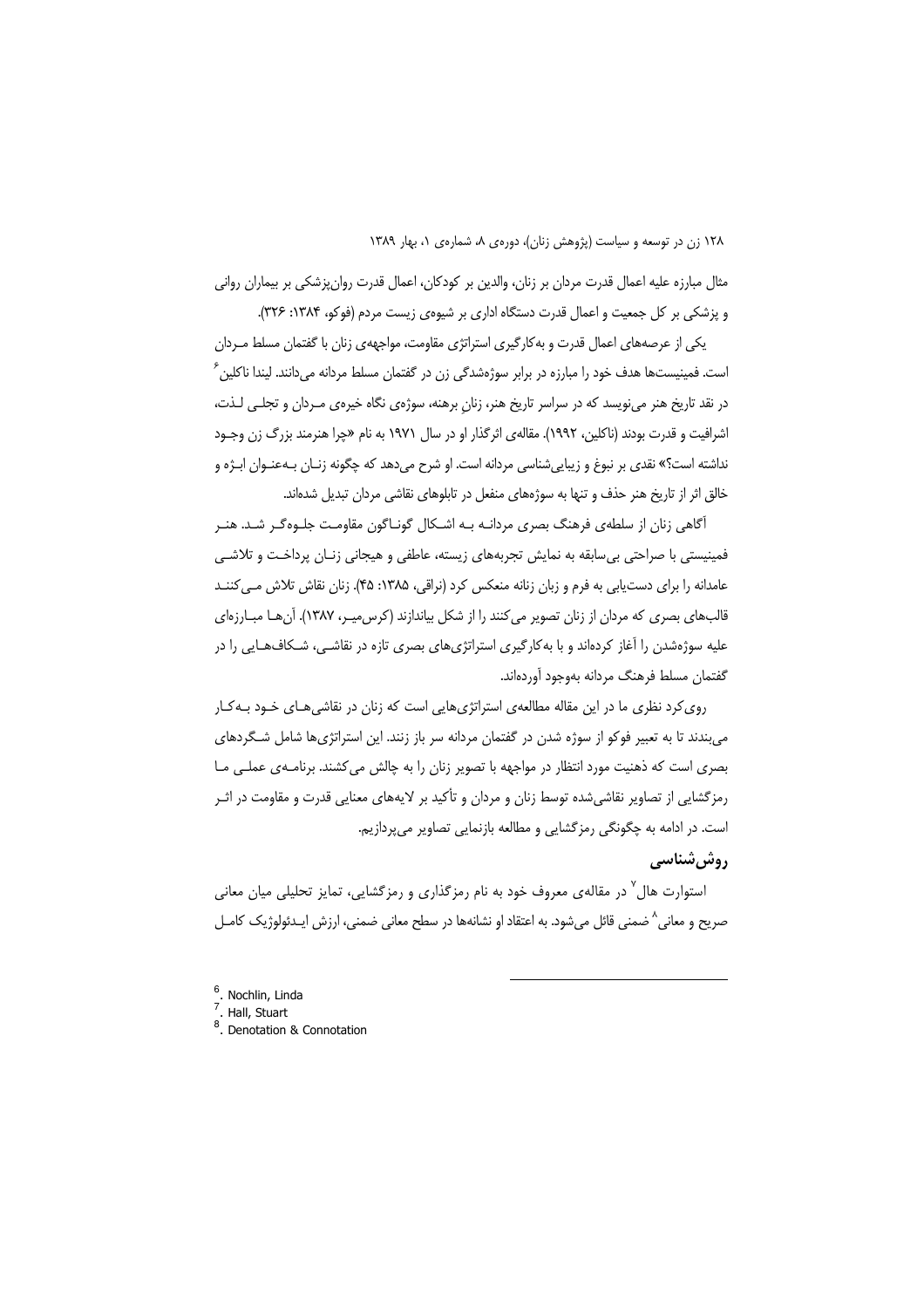خود را بهدست می آورند و قادر به همبستگی با گفتارها در سطح معانی ایدئولوژیک وسـیع تـر مـی شـوند. در واقع معانی ضمنی نشانه، تداعی گرانه<sup>۹</sup> ارزش های ایدئولوژیک را بازنمایی می کنند (هال، ۱۳۸۲: ۳۴۴).

فیسک نیز به تمایز تحلیلی هال از معانی صریح و ضمنی نظـر دارد و معتقـد اسـت اولـی بـهوضــوح و صراحت و دومی به قصد و نیت دلالت می کند<sup>۰۰</sup>(فیسـک، ۱۳۸۶: ۱۲۸). در واقـع مطالعـهی معـانی ضـمنی نشانهها در کلیشهها و استراتژیهایی که در نظام رمزگان تصویر بـه کـار رفتـه اسـت مـا را بـه ایـن ادراک می رساند که متن چه جهت ایـدئولوژیکی دارد. روی کـرد روش شـناختی کـه در مطالعـات فرهنگـی بـرای رمز گشایی از متن و کشف جهت *گ*یریهای ایدئولوژیک در بازنمایی به کار می رود، نشانهشناسی <sup>۱٬</sup> اسـت، امـا جان فیسک معتقد است که برای آزمون فرضیههای تحقیق و دست،یابی به نتایج تعمیمیافته باید روش هـای تحقيق تجربي متعدد مانند تحليل محتوا و تحليل تمايز معنايي را نيز بهكار گرفت (همان منبع: ١٩٨).

بنایراین در تحقیق حاضر، روی کرد روش شناختی نشانهشناسی، روش تحقیق تحلیل محتوا و تکنیک تحقیق پرسشiامهی طراحیشده بر اساس تقابلهای دوتایی معانی بهکار گرفته میشود. برنامهی عملی ما برای ساخت پرسشiامه در دو مرحله است: مرحلهی اول شامل کشف دلالتهای ضمنی و صـریح در تابلوهای نقاشیشده از زن است؛ برای این کار به تحلیل نشانهشناختی آثار نقاشان زن و مرد میپردازیم و معانی را بر اساس تقابل های دوتایی سازمان دهی مـی کنـیم. مرحلـهی دوم شـامل مطالعـهی تجربـی نقاشی ها بر اساس شمارش تکرار معانی در آثار نقاشان مرد و زن است.

در یک نظام نشانهشناسی، دالها بهعلت روابط تقابلی دارای معنا میشوند؛ غنی معنی نـدارد مگـر آن کـه فقيري در كار باشد و وجود خوشحال منوط به وجود اندوهگين است. مفاهيم، صرفاً بر اساس روابط تقابلي شان با دیگر مفاهیم تعریف میشوند نه بر اساس محتوای ذاتی آنها (سوسور<sup>۲۰</sup> به نقل از آسابرگر، ۱۳۷۹: ۲۱). این محتوا نیست که معنا را تعیین می کند، بلکه رابطههای درون یک نظام چنین می کند. از ایـنررو جسـتوجـوی معنای یک متن یا تصویر باید جستوجوی رابطههای تقابلی میان دالها و دلالتها باشد.

<sup>11</sup>. Semiology

 $9.$  Associative

<sup>``.</sup> مثلاً ما در مواجه با یک فرد، ظاهر، لباس، موها و کفش های او را می بینیم اما ادراک مـا از او بـهنحـوی کلیشـهای انجـام میگیرد. این بازنمایی کلیشهای از تیپ چیزی است که در عکاسی، نقاشی، تئاتر، سینما و ادبیات رایج است، اما واقعیت ایـن است که این بازنماییها تقلید صرف از واقعیت نیست، بلکه بازنمایی خاصی است که جهت ایدئولوژیک دارد؛ این جهت $z$ یـری توان آنرا دارد که سوژههایی متناسب با ساختار ایدئولوژیک خود بسازد (فرجی، ۱۳۸۵: ۱۶۳).

<sup>&</sup>lt;sup>12</sup> Saussure. F.de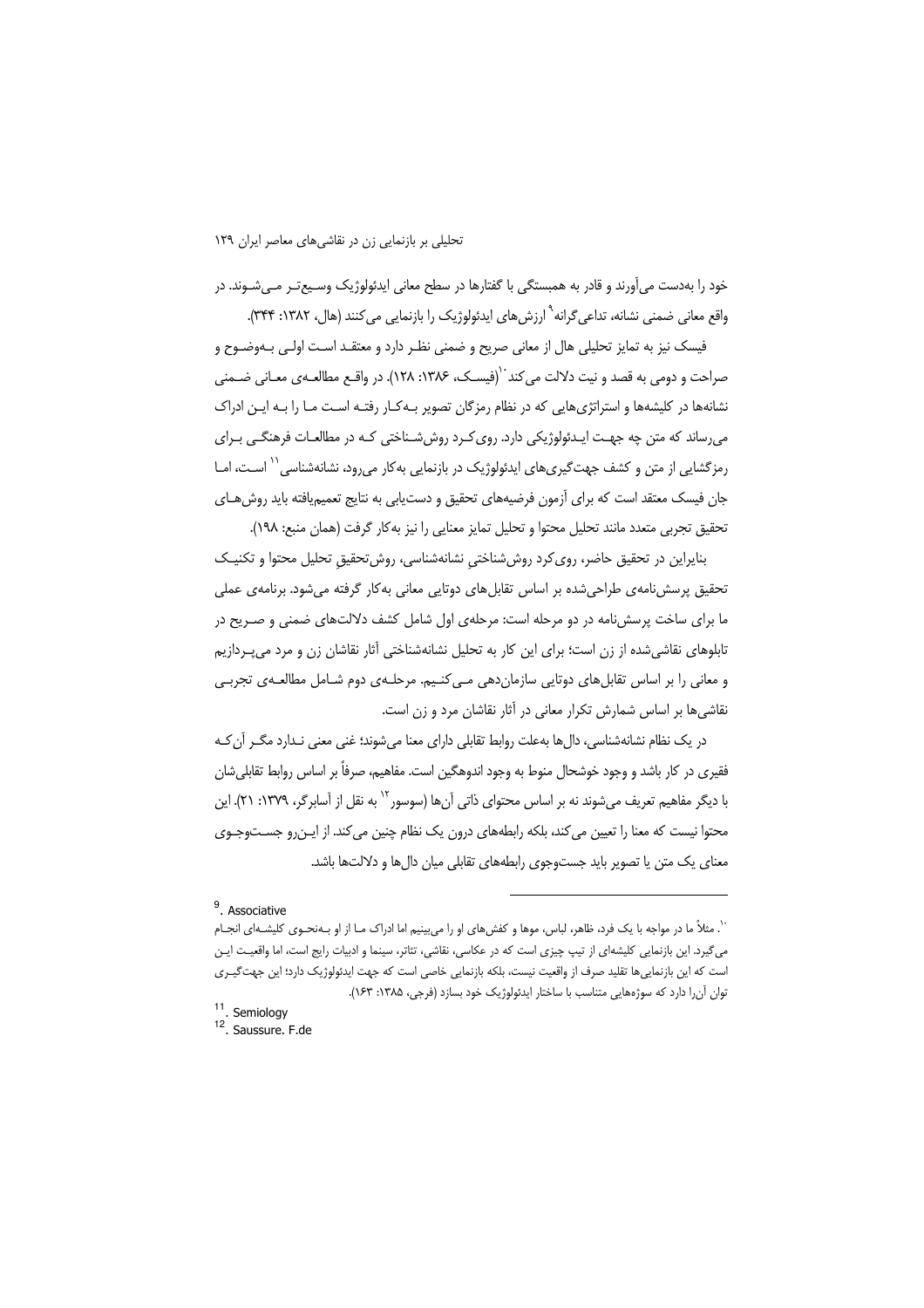فیسک مهمترین تقابل های دوتایی در نظام نشانهای را تقابل طبیعت/ فرهنگ، زنانه/مردانه، تولـد/مـرگ، علم/مذهب، عمومی/خصوصی، آزادی/محدودیت و روشنی/تاریکی می۱داند (فیسک، ۱۳۸۶: ۱۹۳). گیرو<sup>۱۲</sup> نیـز بر اساس نظر سوسور دو دستهی کلی از نشانههای تقابلی در نظر می گیرد. این دو دسته عبارتند از: نشانههـای قراردادی <sup>۱۴</sup>/طبیعی، اختیاری (نمادی) <sup>۱۵</sup>/ انگیختگی <sup>۱۶</sup> (شمایلeار <sup>۱۷</sup>)، گزینشی <sup>۱۸</sup>/ جمعی، عقلانی/ احساسی که در مجموع آنها را به چند گونهی کلی تر از نشانههای علمی/هنری و تبیینی/ توصیفی تقسیم می کنـد. گیـرو نشانههای توصیفی را معرف جامعهی خیالی (جامعهی کهن گرای اسطورهای یا آینده گرای خیالی) و نشانههای تبييني را معرف تجربهي رواني مي داند (گيرو، ١٣٨٠: ٩٨).

ویژگیهای نشانههای توصیفی و تبیینی نسبی هستند و باید با مسئلهی گرایش آنهـا را تحلیـل کرد. مثلاً میزان قراردادی (یا غیر قراردادی) بودن نشـانههـا مـی توانـد طیفـی از کـم تـا زیـاد باشـد (فیسک،۱۳۸۶: ۰٫۶٪ گیرو،۱۳۸۰: ۴۵). از این رو برای ارزیابی توصیفی/ تبیینی یـا انگیختـه (شـمایلی) / اختیاری (نمادی)<sup>۱۹</sup> بودن نشانهها می *ت*وان آنها را در یک طیف سنجید (شکل شماره ۱).

|                    | شکل (۱): نشانههای توصیفی و تبیینی با نوع قراردادهای محدود و اختیاری |                       |
|--------------------|---------------------------------------------------------------------|-----------------------|
| نشانەھاي تېيىنى    | قراردادهای اختیاری                                                  | نشانەھای توصیفی       |
| (اختیاری یا نمادی) | قراردادهای محدود                                                    | (شمایلوار یا انگیخته) |

نشانههای شمایلی دارای رمزگان منطقی، معانی صریح، روشن و تعریفشده هستند، اما در نشانههای اختیاری، معانی ضمنی و غیر آشکار است. نشانههای شمایلی مشاهده کننده را به مشارکت فعال در رونـد

<sup>۶</sup>. ویژگی انگیختگی (Motive) بر روابط طبیعی میان دال و مدلول مبتنی است و این رابطه در ماهیت و جوهر آنها نهفته است. هرچه انگیختگی کمتر باشد، قدرت قرارداد میان دال و مدلول بیشتر و نشانه از نوع اختیاری میشود.

 $17 \cdot$  Icon

 $18$ . Selective

۰۱<br><sup>۱۹</sup>. در دستگاه نشانهشناسی انگلوساکسون نشانههای انگیخته را شمایل و نشانههای اختیاری را نماد گوینـد. امـا کـاربرد ایـن اصطلاح موجب آشفتگی است بهخصوص در مورد اصطلاح نماد. در واقع بنابر تعاریف رایج، نماد بهواسـطهی نـوعی رابطـهی مبتنی بر همانندی به چیزی دلالت می کند، بنابر این تا حدی ماهیت شمایلی دارد. این ابهام موجب به کار نگرفتن نماد بهجای نشانههای اختیاری است (گیرو، ١٣٨٠: ۴۵).

<sup>&</sup>lt;sup>13</sup>. Guiraud, Pierre

<sup>&</sup>lt;sup>14</sup>. Conventional<br><sup>15</sup>. Arbitrative & Symbol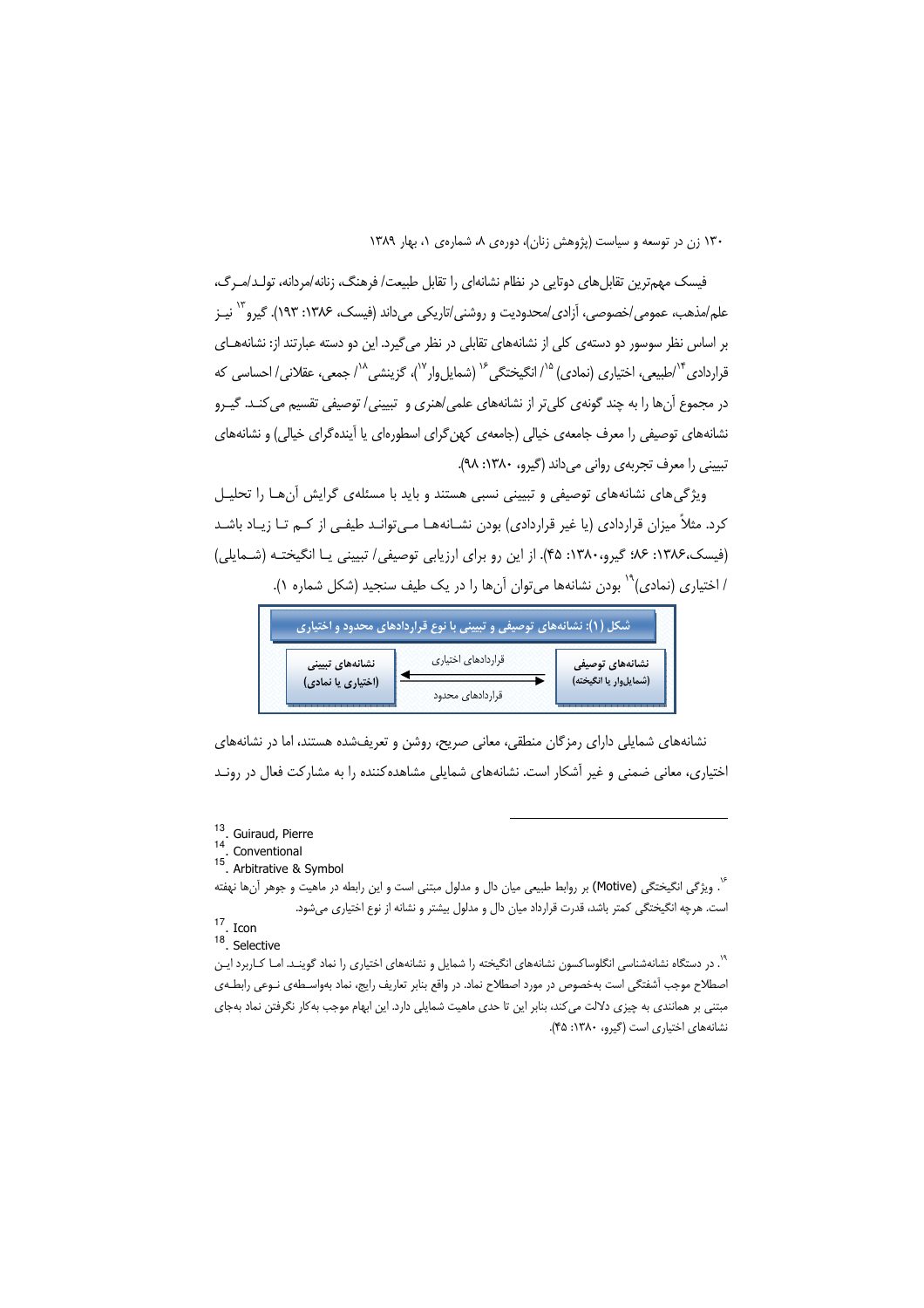مشاهده و مذاکره فرا نمی خوانند تا چیزی به متن بیافزایند، بلکه تنها کار مخاطب دانستن رمـز اسـت. در حالی که در نشانههای اختیاری (نمادی)، رمزها قراردادی گشوده دارند و خواننده را به مذاکره و مشــارکت در ساخت معنا فرا می خوانند (فیسک، ۱۳۸۶: ۱۲۰).

نشانههای شمایلی و اختیاری ویژگی دو دسته از نشانههای توصیفی و تبیینی را نمایان میکنند که بر اسـاس آنها می توان فرضیهی اساسی تحقیق را بیان کرد: نشانههای بازنمایی زنان در آثار نقاشان مـرد، توصـیفی یعنـی شمایلی، کلیشهای و غیر تفسیری است، اما بازنمایی تصویر زنان در آثار نقاشان زن توسط رمزهایی با قراردادهـای تفسیرپذیر و غیر کلیشهای است که شرایط و محدودیت های زن بودن را تبیین می کنند.

### مدل تحلیلی و فرضیههای تحقیق

بنابر مطالعات نشانهشناختی، در مجموع سی تقابل دوتایی در بازنمایی تصویر زن شناسـایی و در نُـه مفهوم مقولهبندی شدند. فرضیهی اساسی تحقیق بر این است که این مقولههای متقابل در آثـار نقاشـان زن و مرد، همچنین نقاشان پیر و جوان، متفاوت است. آزمون تجربی فرضیههای مبتنی بر سـنجش ایـن تقابل ها در طیفی درجهبندی شده است که در یک مطالعهی آماری ارزیابی می شوند.

مدل تحلیلی تحقیق بر اساس اثرگذاری متغیر جنسیت نقـاش بـر شـیوهی بازنمـایی تصـویر زن در وضعیتهای تقابلی تهیه شده است. شمای تحلیلی زیر نشان گر متغیرهای مستقل و وابسته است.

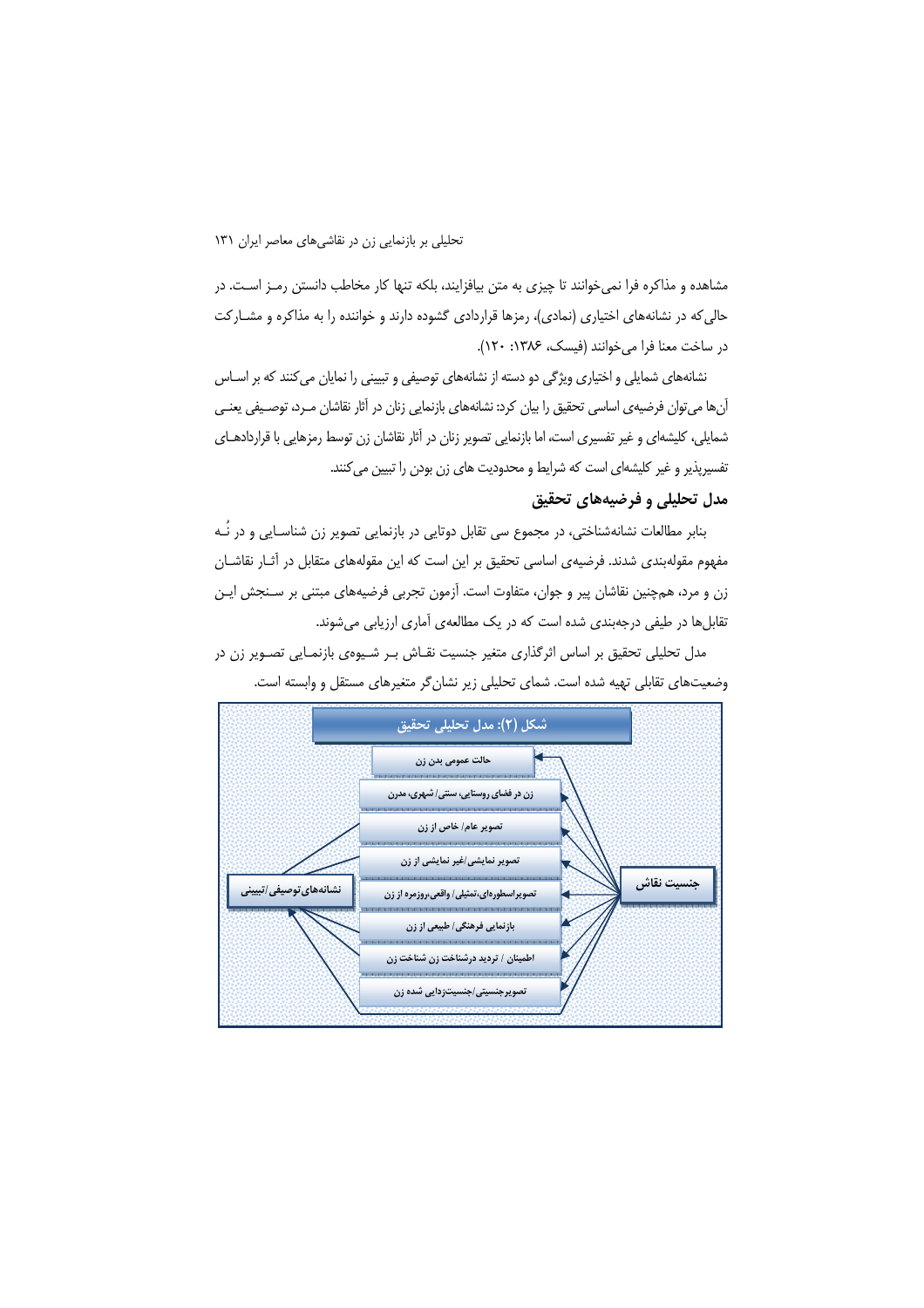بر اساس مدل تحلیلی ارائهشده، نه فرضیه مورد آزمون تجربی قرار می گیرد:

- ١– حالت عمومي بدن زن (نگاه، لب، مو، قد،...) در آثار نقاشان زن و مرد متفاوت است.
- ٢– تصویر زن در آثار نقاشان مرد حاکی از اطمینــان (وضــوح، تقــارن، نظــم و تعــادل تصــویر) در شناخت زن است، اما در آثار نقاشان زن حاکی از تردید (محو، نامتقارن، نامنظم و نامتعادل) در شناخت است.
- ٣– نقاشان مرد عمدتاً زنان را در لباس رسمی و محلی نشان می،دهند. در مقابل، نقاشان زن زنان را در لباس غیر رسمی و بیشتر در لباس خانه نشان میدهند.
	- ۴– نقاشان مرد زنان را بهصورت نمایشی و نقاشان زن بهصورت غیر نمایشی تصویر می کنند.
		- ۵– نقاشان مرد تصویری عام و نقاشان زن تصویری خاص از زنان ارائه میدهند.
- ۶– نقاشان مرد، زنان را در فضای روستایی و سـنتی نقاشـی مـی کننـد و نقاشـان زن در فضـای شهري و مدرن.
- ۷– نقاشان مرد زنان را با نشانههای اسطورهای و تمثیلـی و نقاشـان زن بـا نشـانههـای واقعـی و روزمرہ نمایش م<u>ی</u>دھند.
	- ۸– نقاشان مرد زنان را با نشانههای طبیعی و نقاشان زن با نشانههای فرهنگی نمایش میدهند.
- ۹– جنسیت نقاشی رابطهای معنادار با بازنمایی تصویر زن از طریق نشانههای توصیفی و تبیینـی دارد. بهعبارت دیگر؛ مردها در بازنمایی تصویر زن بیشتر نشانههای توصیفی و زن هـا بیشـتر نشانەھاي تبييني بەكار مىبرند.

# روش تحقيق

تحقیق حاضر مبتنی بر تحلیل جانشینی از نقاشیهای زنان و مردان در روی کرد روششناختی نشـانهشناسـی است. تحلیل جانشینی یک متن بهمعنای جستجوی الگـوی پنهـان تقابـلهـای نهفتـه در مـتن اسـت<sup>۲۰</sup> (آسابرگر، ۱۳۷۹: ۴۰). با این روی کرد در پرسش نامهی تحقیق سی تقابـل دوتـایی در نظـام نشـانههـای

<sup>.&</sup>lt;br>``. از جمله تحقیقات کلاسیک در تحلیل جانشینی که بر تقابلهای دوتایی استوار است تحلیل ولادیمر پروپ از قصههای عامیانه و تحلیل لوی استراوس از اسطورههای سرخپوستان است.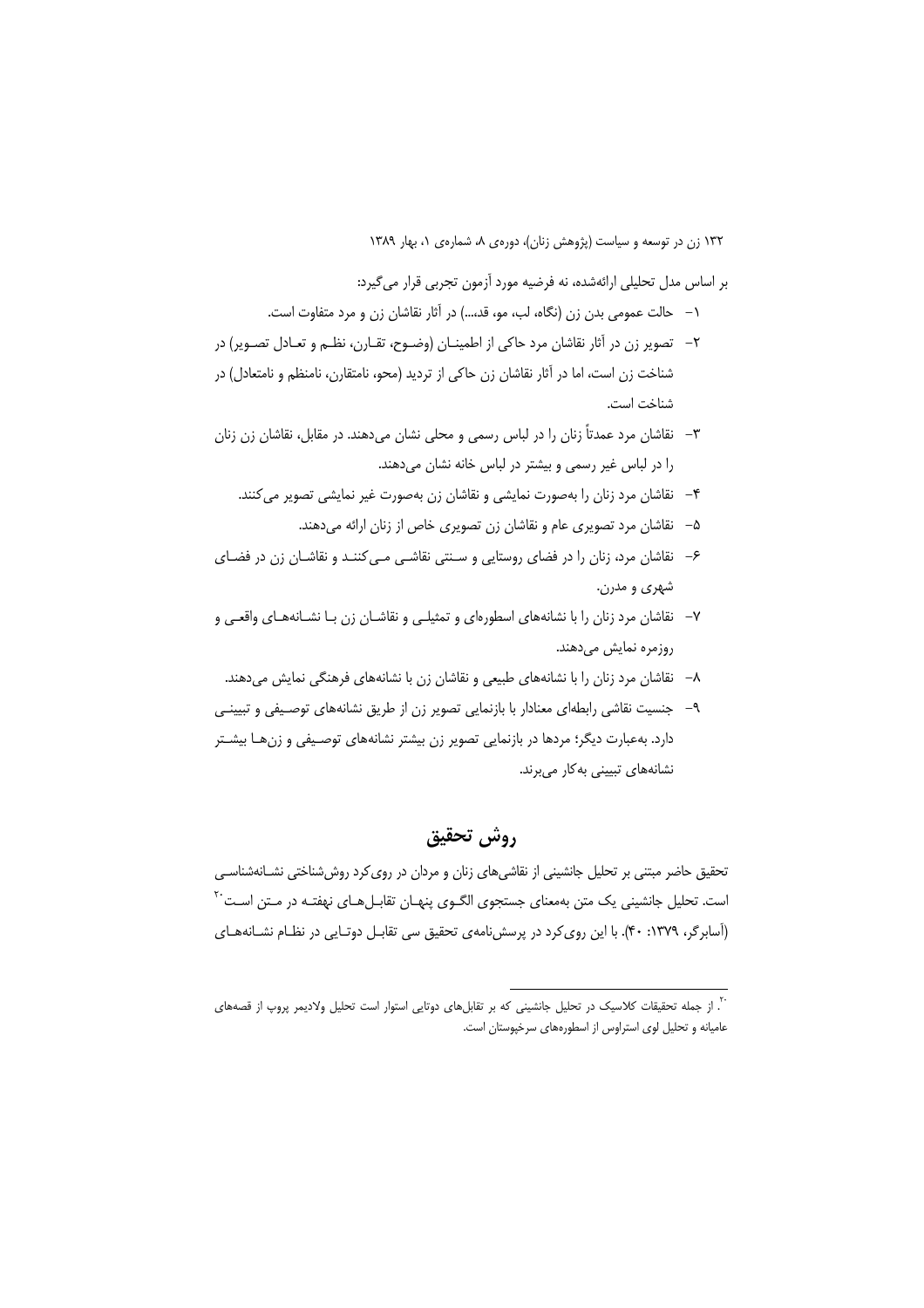تصویر زن سنجیده شد. تحلیل همنشینی تصاویر نیز در تکمیل یافتههای تحلیل جانشینی بهکار گرفتـه شد. تحلیل هم;شینی به ما کمک کرد تا با مقایسهی موردی چند اثر انتخابشده از نقاشان زن و مــرد<sup>۲۱</sup> به توصيفي روشنتر و عينيتيافتهتر از نتايج تحقيق دست يابيم.

جامعه ی آماری تحقیق شامل تابلوهای نقاشی شده از زن است که در نگارخانههای تهران طی دو سـال گذشته به نمایش درآمدهاند. به گزارش مرکز هنرهای تجسمی وزارت فرهنـگ و ارشـاد اسـلامی، از میـان نگارخانههای مجوز گرفته تعداد شصت نگارخانـه در تهـران فعـال هسـتند. از ایـن تعـداد بـا مصـاحبههـا و مشاهدات میدانی انجامشده تعداد هشت نگارخانه بهعنـوان نگارخانـهی اثرگـذار و بسـیار فعـال شناسـایی شدند.<sup>۲۲</sup> با مراجعه به این نگارخانهها و در اختیار گرفتن آرشیو دوسالهی آنها، تابلوهای نقاشـی بـا موضـوع زن انتخاب شد. ما در این جستوجو به ۱۴۲ تابلو نقاشی با موضوع زن دست یافتیم که همهی آنها را بـه-عنوان جامعهى نمونهى تحقيق در نظر گرفتيم.

# يافتههاى تحقيق

*فرضیهی اول*: حالت عمومی بدن زن در آثار نقاشان زن و مرد متفاوت است.

آزمون زیر نشان میدهد که زنان در آثار نقاشان مرد، نگاهی مات و غیر متمرکز دارنـد در حـالی کـه آثار نقاشان زن دارای نگاهی جهتدار، متمرکز و بیانگر هستند بهگونهای کـه نگـاه بیننـده را بـهسـویی مشخص هدایت می کنند. همچنین نقاشان مرد عمدتاً تصویری تمامقد از زن ارائه می دهند، در حـالی کـه نقاشان زن تصاویر نیمتنه، ناقص و تکهتکهشده از بدن زن نقاشی مـی کننـد (جـدول شـماره ۱). تصـویر تمامقد احساسی از احاطه داشتن بر سوژه و تأکیدی تحسین برانگیز بر بی عیبونقص بودن زن است، امـا بدن تکهتکهشدهی زن در نقاشی زنان بیان گر چندلایه بودن معنا و دشـواری شـناخت آن اسـت. در آثـار مردان، تصویر زنان منفعل (تمامقد با نگاه مات) با نمایش حالت عمومی بدن در رقص و طنــازی هــم,راه میشود. در این آثار نمایش زیبایی زن با تأکید بر لبهای برآمده و موهای بسیار بلند است.

<sup>&</sup>lt;sup>۲۱</sup>. در گزارش تحقیق به تحلیل همنشینی آثاری متعدد از نقاشان پرداخته شده است؛ در این مقاله فقط به آثاری از جلیل ضیاءپور، حسین بهزاد، علی مطیع، محمود فرشچیان، نصر اویسی، ژازه طباطبایی، حجتاله شکیبا، ایرج اسکندری، کاظم چلیپا، شهره مهران، میترا صمدی، الهه حیدری محبوبه بیات خردمند، شیرین قندچی و سیمین کرامتی اشاره میشود. ``. نگارخانههای ماه، الهه، دی، طراحان آزاد، هفت ثمر، آتبین، لاله، کمالالدین بهزاد و شاهد.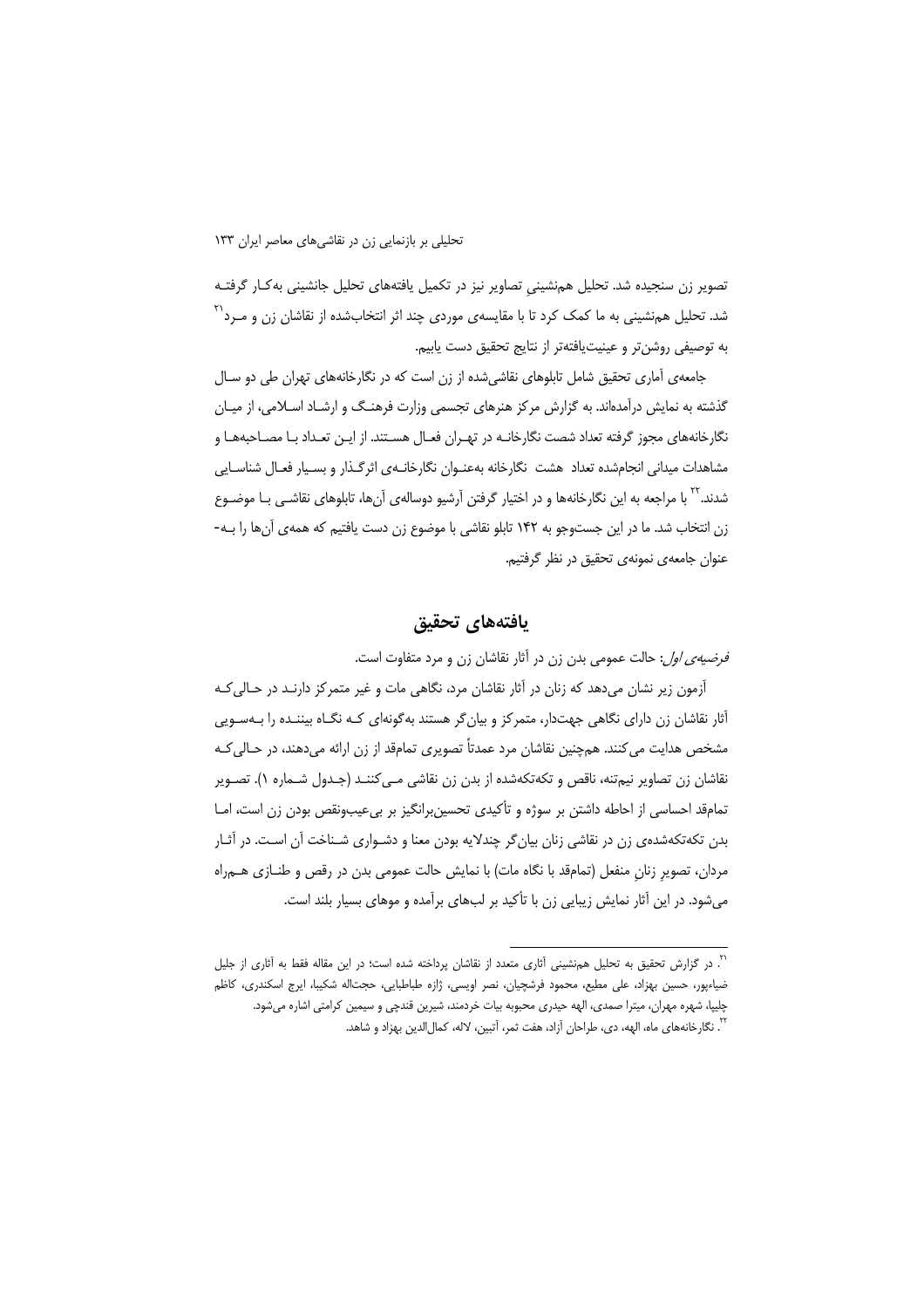در مقابل، نقاشان زن با تصویر زنان با موهای کوتاه و تأکید نکـردن بـر قامـت زنـان، تصـاویر غیـر نمایشی از زن ارائه میدهند. همچنین با کنترل متغیر سن (در سه گروه نقاشان پیر، میان سال و جـوان)، میان نقاشان زن و مرد این نتیجه بهدست آمد که نقاشان زن جوان نسبت به دیگر نقاشان (زن میان سال، پیر و نقاشان مرد) کمتر بر آرایش چهره تأکید دارند (Sig=۰/۰۰۲).

| سطح معناداري               | ضريب كرامر  | درجهی أزادی | x2                      | متغير                       |
|----------------------------|-------------|-------------|-------------------------|-----------------------------|
| .   . 5                    | .179        | ۴           | $\lambda$ /٩            | نگاه هدایتکننده ـ نگاه مات  |
| $\cdot/\cdot$ ) $\Upsilon$ | $\cdot$ /۳  | ۴           | Y/Y                     | بدن در حالتی از رقص و طنازی |
| $\cdot/\cdot$ Y            | .1          |             | $\mathbf{r}/\mathbf{v}$ | نمایش تمامقد از بدن         |
| .   . 5                    | $\cdot$ /۲۱ |             | ۵۱۶                     | تأكيد بر لبها               |
| $\cdot/\cdot$ ۴            | .75         | ٣           | ۶۳                      | موی بلند و موی کوتاه        |
| $\cdot/\Delta$             |             | ۴           | $\mathbf{r}/\mathbf{r}$ | بازنمایی جنسی از زن         |

جدول (۱): تفاوت حالت عمومی بدن در نقاشی زنان و مردان

با این حال این نکته اهمیت بسیار دارد که هیچ کدام از نقاشان زن و مرد بـر بازنمـایی جنسـی از زن تأکید ندارند.'<sup>۲۳</sup> بر خلاف تاریخ نقاشی اروپا که همواره اندام برهنهی زنان سوژهی نقاشی بــوده، در تــاریخ نقاشی ایران بهجز مواردی کم در نقاشیهای دربـاری دوران صـفویه و قاجاریـه، تصـویر برهنـه از زنـان نقاشی نشده است (اختیار، ۱۹۹۹). این امر بهعنوان ممنوعیت فرهنگی هـمچنـان در فرهنـگ بصـری و نقاشی معاصر وجود دارد. در واقع نگارگری ایرانی نمونهی بارز نقاشیهایی است که بـر کمـال و زیبـایی چهره، بدون تأكيد بر اندام جنسي بدن تأكيد دارند.

*فرضیهی دوم*: تصویر زن در آثار نقاشان مرد حـاکی از اطمینـان در شـناخت زن اسـت، امـا در آثـار نقاشان زن حاکی از تردید در شناخت است.

<sup>.&</sup>lt;br>٣. البته اين امر احتمالاً به محدوديت نمايش اين گونه نقاشىها در نگارخانهها بيشتر مربوط است تا عـدم تمايـل بـه ارائـهى تصاویر جنسی از زن.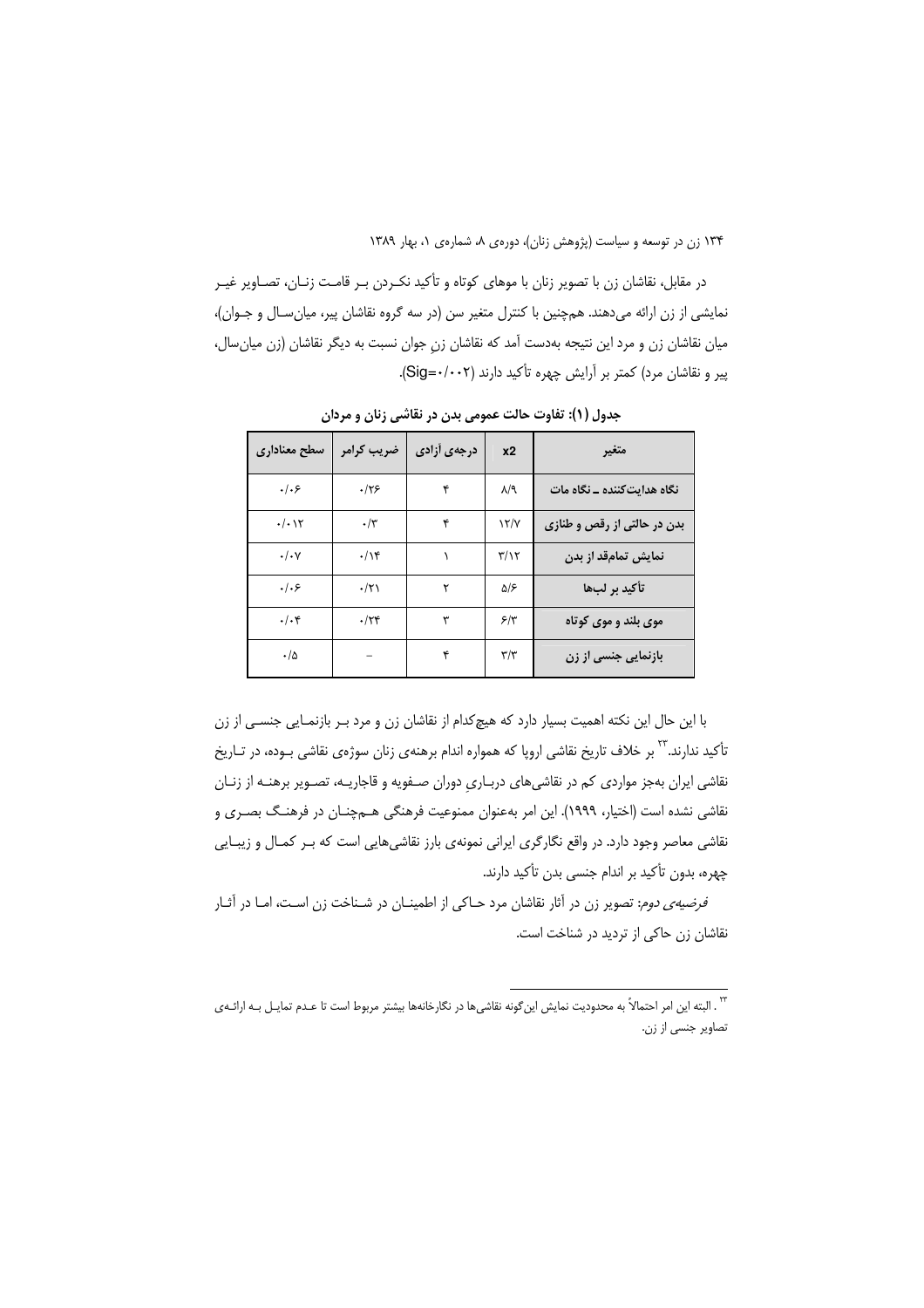در این تحقیق بهدنبال دلالتهای تصویری بودیم که نشان گر جای گاه اطمینان بخش و شناختهشـده از زن در برابر شناخت ناپایدار و متزلزل از زن در تـابلوی نقاشـی باشـد. بنـابراین ترکیبـی از شـگردهای بصري كه دانديس (١٣٨۶: ١۴٩) آنها را بهصورت تقابل هاي شفاف/مات، واضح/محـو، مـنظم/نـامنظم، متقارن/نامتقارن، متعـادل/ناپايـدار و سـاده/بغـرنج توضـيح مـىدهـد، را نشـان گـر دو صـورت شـناخت اطمینان بخش و متزلزل از موضوع زن در نظر گرفتیم.

آزمونها نشان داد که نقاشان مرد تصویری واضح تر، متقارن تـر، مـنظم تـر و متعـادل تـر از زن ارائـه می(هند. در مقابل، نقاشان زن شگردهای محونمایی، عدم تقارن و عدم تعـادل را در تصـویر زن بـه کـار می گیرند، اما تفاوتی در آثار نقاشان مرد و زن از نظر به کارگیری دیگر شگردها نیست (جدول شـماره ۲). داندیس معتقد است که بهکارگیری شگردهای متقارنسازی و متعادلِسازی در واقـع نمایشـی تصـنعی و غير واقعي از موضوع است.

| سطح معناداری         | ضریب کرامر   | درجهی أزادی | <b>x2</b>                   | متغير             |
|----------------------|--------------|-------------|-----------------------------|-------------------|
| $\cdot/\cdot$ )۴     | .79          | ۴           | $\frac{1}{\sqrt{2}}$        | واضح - محو        |
| $\cdot/\tau$         |              | ۴           | ۵/۸                         | ساده- بغرنج       |
| $\cdot$ /٢           |              | ٣           | ۴۱۶                         | شفاف– مات         |
| $\cdot/\cdot\cdot$   | $\cdot/\tau$ | ۴           | $\mathsf{r}\cdot\mathsf{r}$ | متقارن – نامتقارن |
| $\cdot/\cdot \Delta$ | ۲۵-۱۰        | ۴           | 9/5                         | منظم- نامنظم      |
| $\cdot/\cdot\cdot$ ۳ | $\cdot$ /۳۳  | ۴           | ۱۶۱۲                        | متعادل – نامتعادل |

جدول (۲): تفاوت شگردهای بصری در نقاشی زنان و مردان

شاخص بازنمایی اطمینان/تزلزل از جمع نمرههای شگردهای توضیحدادهشده بهدست می آید. آزمـون آلفای کرونباخ اعتبار<sup>۲۴</sup> این شاخص را نشان میدهد. همچنین با توجه به نرمال بودن شاخص بهدسـت-آمده، از آزمون مقایسهی میانگینها<sup>۲۵</sup> برای آزمون فرضیه استفاده میشود. نتیجه نشــان داد کــه مــردان بازنمایی اطمینان بخش و زنان و بازنمایی متزلزل از تصویر زن ارائه میدهند (جدول شماره ۳).

<sup>24</sup>, Reliability  $25$  T-test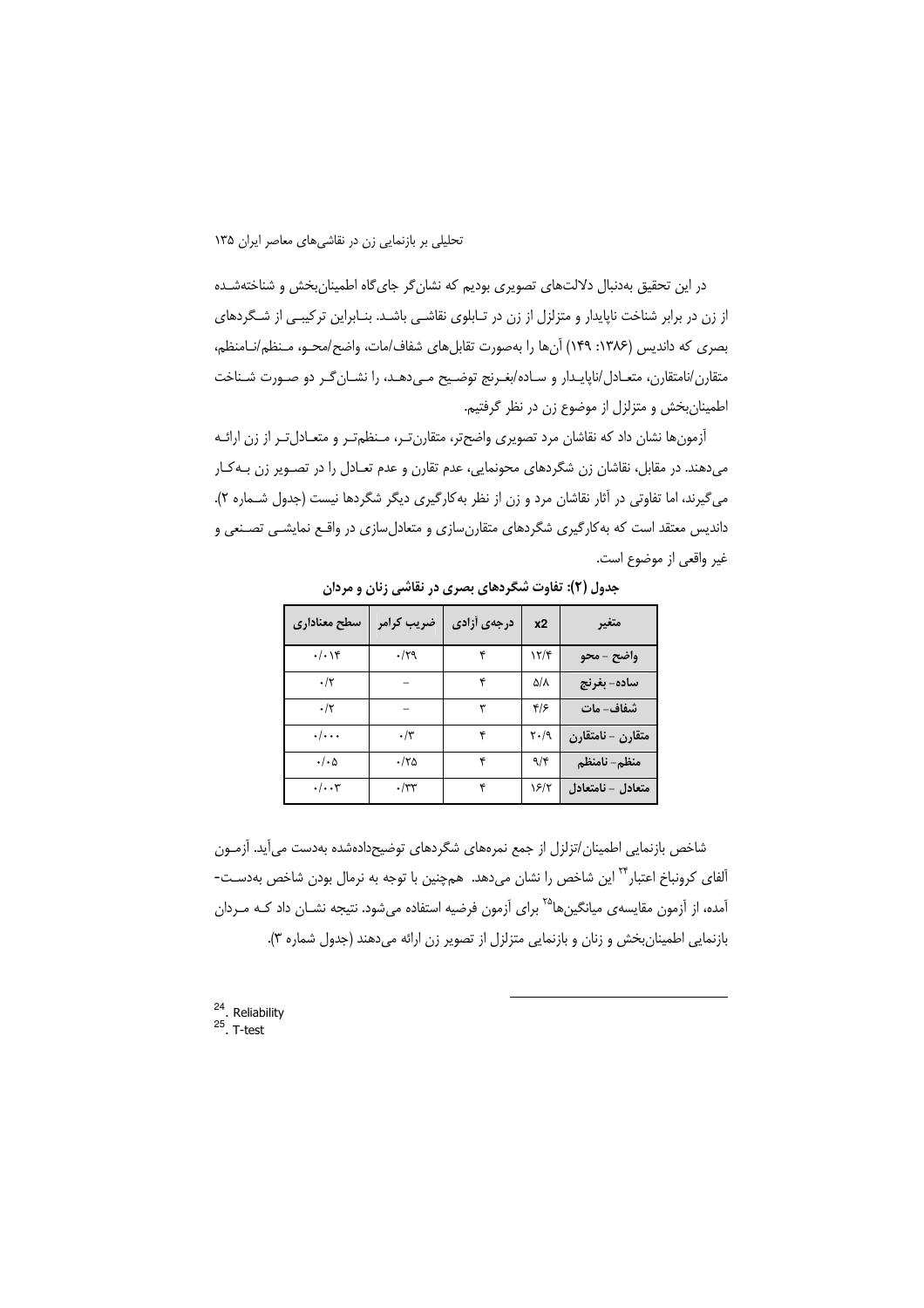| سطح معناداریSig         | درجەی آزادی |              | ميانگين |     | بازنمایی    |
|-------------------------|-------------|--------------|---------|-----|-------------|
| $\cdot/\cdot\cdot\cdot$ | ۱۴۰         | $-\tau/\tau$ | 17/15   | مرد | در تصویر زن |
|                         |             |              | 18/77   | زن  |             |

جدول (۳): تفاوت نشانههای اطمینان/متزلزل در نقاشی زنان و مردان

*فرضیهی سوم*: نقاشان مرد عمدتاً زنان را در لباس رسمی و محلی نشان میدهند در مقابـل نقاشــان زن، زنان را در لباس غیر رسمی و عمدتاً لباس خانه نشان میدهند.

آزمون زیر نشان میدهد نقاشان مرد، عمدتاً زنان را در لباس عشایری، قاجاری، کـردی، شــمالی یــا بندری نمایش میدهند. در مقابل، نقاشان زن زنان را در موقعیتها و لباس های غیر رسمی همانند لباس خانه به تصویر می کشند. تصویری که از آراستگی متصور مردانه خالی است و به تجربهی زیستهی زنـان نزدیک است.

جدول (٤): تفاوت لباس رسمي/غير رسمي در نقاشي زنان و مردان

| X2   درجهی آزادی   ضریب کرامر   سطح معناداری |  |      | متعير                           |
|----------------------------------------------|--|------|---------------------------------|
| ۰/۰۰۵                                        |  | YY/Y | لباس رسمی و محلی– لباس غیر رسمی |

*فرضیهی چهارم*: زنان در آثار نقاشان مرد در حالت نمایشی تصویر می شوند، امـا در آثـار نقاشـان زن این وضعیت کمتر است. آزمون زیر نشان میدهد نقاشان مرد عموماً زنـان را بـا آرایـش زیـاد چهـره، در رقص و طنازی، با لباس های فاخر و رسمی و با تأکید بر اندام جنسی نمایش میدهند در حالی که نقاشان زن زنان را در موقعیتهای خالی از این شاخصهها یا حتی بر خلاف این شاخصهها (مثلا بدن آرایش یا با آرایشی مخدوش، درهم و عاری از زیبایی) به تصویر می کشند. این فرضیه توسط آزمـون کـای اسـکور تأىيد شد.

| x2   درجهی آزادی   ضریب کرامر   سطح معناداری |     |  | متعير                              |
|----------------------------------------------|-----|--|------------------------------------|
| $\cdot/\cdot \Delta \Delta$                  | ۳۹. |  | بازنمایی نمایشی- غیر نمایشی   ۱۹/۳ |

جدول (٥): تفاوت بازنمایی نمایشی/غیر نمایشی در نقاشی زنان و مردان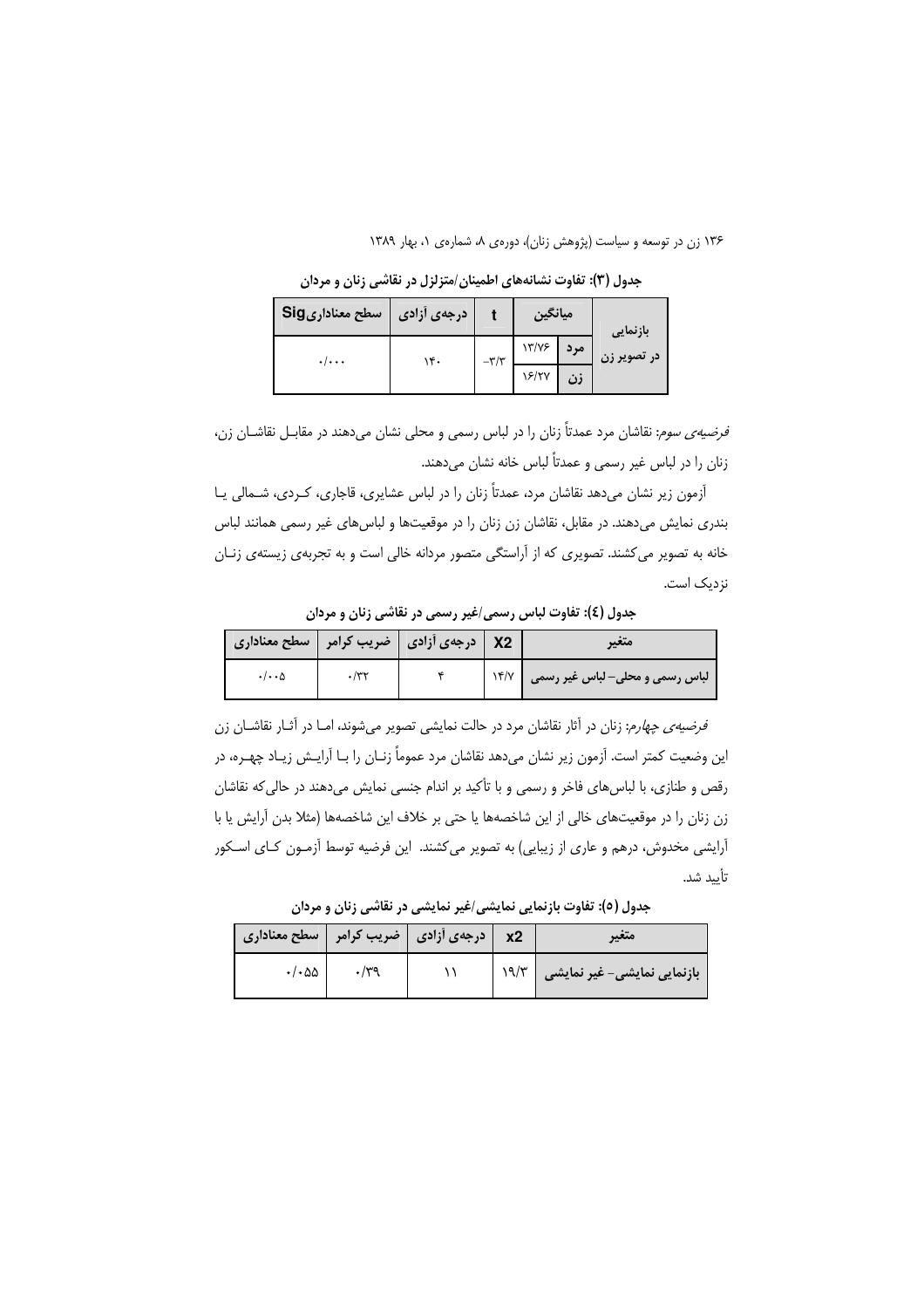فرضیه پنجم: آزمون زیر نشان میدهد تفاوتی در نقاشی مردها و زنها در میزان عامگرایی و خاص گرایی تصوير زنان نيست.

| x2   درجهی آزادی   ضریب کرامر   سطح معناداری |  |                           | سعيب                 |
|----------------------------------------------|--|---------------------------|----------------------|
|                                              |  | $\mathcal{S}/\mathcal{S}$ | عام گرایی -خاص گرایی |

جدول (٦): تفاوت نشانههای عام گرایی/خاص گرایی در نقاشی زنان و مردان

*فرضیهی ششم:* آزمون زیر نشان میدهد تفاوتی در نقاشی مردها و زنها در تصویرگری از زنان در فضای سنتی و شهری نیست.

جدول(۷): تفاوت نشانههای سنتی/شهری در نقاشی زنان و مردان

| x2   درجهی آزادی   ضریب کرامر   سطح معناداری |  |     | سعير              |
|----------------------------------------------|--|-----|-------------------|
| ۱۵۰/۰                                        |  | ۶۱۶ | 'فضای سنتی - شهری |

*فرضیهی هفت*م; آزمون زیر نشان میدهد که تصاویر زنان در آثار نقاشان مرد، اسطورهای و تمثیلیتر است در حالی که نقاشان زن تصاویر واقع گرایانه و غیر اسطورهای از زن ارائه میدهند.

جدول (۸): تفاوت نشانههای تمثیلی/واقع گرایانه در نقاشی زنان و مردان

| $\mid$ درجهى أزادى $\mid$ ضريب كرامر $\mid$ سطح معنادارى $\mid$ |  | x <sub>2</sub> | متعير                 |
|-----------------------------------------------------------------|--|----------------|-----------------------|
| .1.5                                                            |  | ۱۰/۵           | تمثیلی ـ واقع گرایانه |

*فرضیهی هشتم:* آزمون زیر نشان میدهد که در آثار نقاشان مرد، تصاویر زنـان در فضـای طبیعـی و در هم:شینی با عناصری چون درخت، پرنده و آب نمایش داده میشوند در حالی که زنان در آثار نقاشـان زن در فضای فرهنگی و در هم نشینی با عناصری چون فضای داخلی خانه، کتاب، میز و صندلی نمایش میشوند.

جدول (۹): تفاوت نشانههای طبیعی /فرهنگی در نقاشی زنان و مردان

| x2   درجهی أزادی   ضریب کرامر   سطح معناداری |  |                         |
|----------------------------------------------|--|-------------------------|
|                                              |  | بازنمایی طبیعی ـ فرهنگی |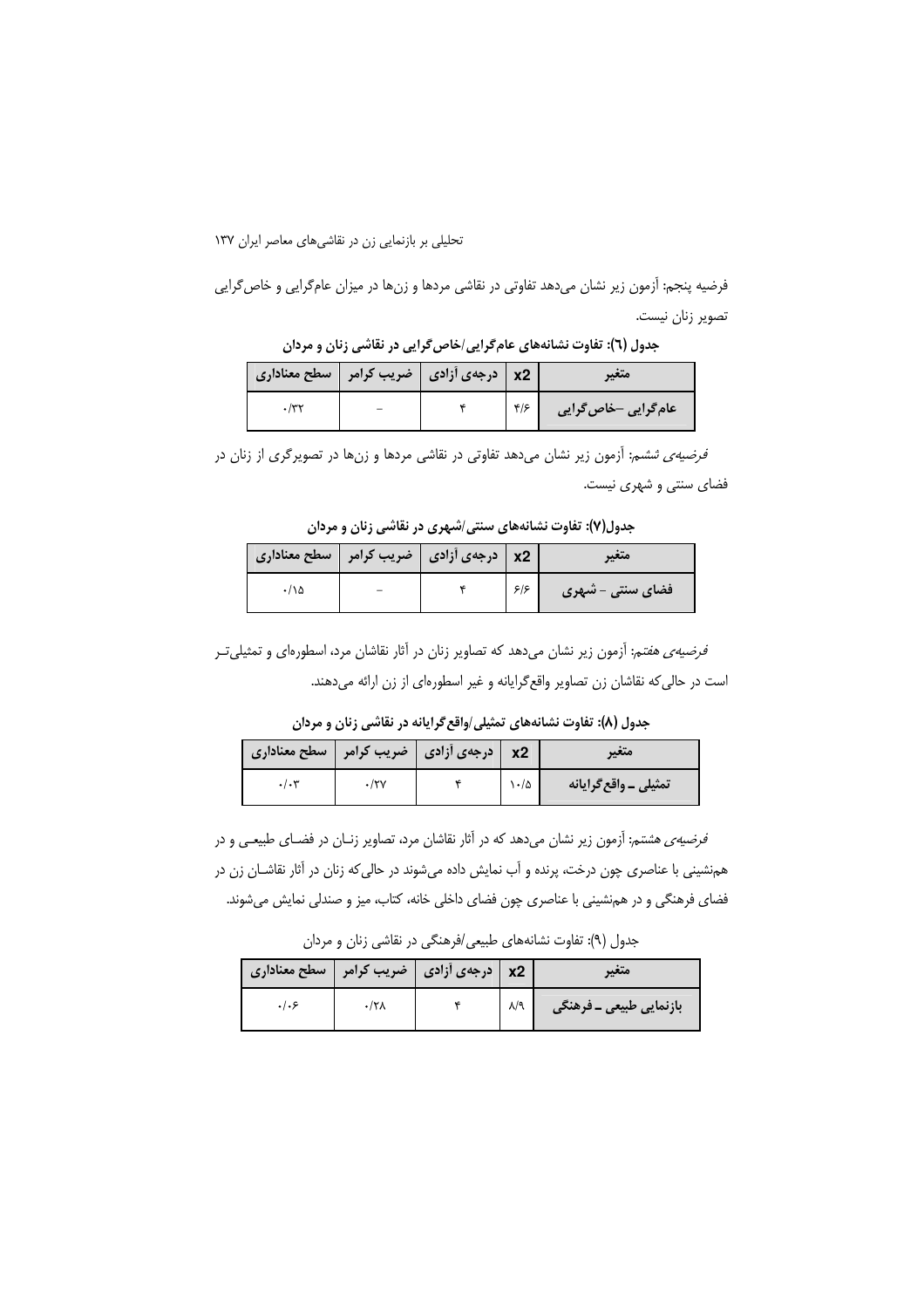*فرضیهی نهم*: آزمون های بالا نشان داد کـه زنـان در آثـار نقاشـان مـرد تمثیلـی، طبیعـتنمایانـه و سوژههایی منفعل با نگاهی غیرمتمرکز و مات هسـتند. آنهـا در وضـعیتهـای نمایشـی بـا طنـازی در لباس های فاخر و آمادهی تصویر شدن نقاشی می شوند، اما تصویر زنان در آثار نقاشان زن واقـع گرایانــه و فرهنگ نمایانه هستند که در وضعیتهای غیر نمایشی از سوژه شدن می گریزند.

بر مبنای چارچوب نظری تحقیق، مجموع نمرههای متغیرهایی که وضعیتهای نمایشی/غیرنمایشی، عامنما/خاص نما، اطمینان بخش /متزلزل، سنتنما/مدرن نما، تمثیل گرا/واقع گرا و … را می سنجند بهعنـوان شاخصهای متغیر توصیفی/تبیینی مفهومسازی شد. بنابراین، فرضیهی نهـم تحقیـق بـه آزمـون تفـاوت معنادار نشانههای توصیفی/تبیینی در نقاشی زنان و مردان میپردازد.

| سطحمعناداریSig | درجەي أزادى |              | ميانگين                 |                                         |
|----------------|-------------|--------------|-------------------------|-----------------------------------------|
| . / 7          | ۸۰          | $-\tau/\tau$ | $\Gamma \Delta/\lambda$ | بازنمایی توصیفی و تبیینی<br>از تصویر زن |
|                |             |              | $f\$                    |                                         |

جدول (١٠): تفاوت نشانههای توصیفی/تبیینی در نقاشی زنان و مردان

با توجه به نرمال بودن شاخص توصيفي/تبييني (در آزمون كلموگراف اسـميرنوف بـا Sig=٠/۶۷) از آزمون مقایسهی میانگینها برای آزمون فرضیه استفاده شد. نتیجهی آزمون (جدول شماره ۱۰) نشان داد که نقاشان مرد نشانههای توصیفی و نقاشان زن نشانههای تبیینی را در تصویرگری از زن بهکار میبرند.

# نتيجه گيري

در تحقیق حاضر بر اساس دیدگاه نظری میشل فوکو به فرایند سـوژهشـدگی زنـان در نقاشـی مـردان و استراتژیهای مقاومت در برابر این سوژهشدگی در نقاشی زنان پرداختیم. این کـار بـا اسـتفاده از الگـوی جانشینی (در تحلیل نشانهشناختی مجموعهای از تقابل های دوتایی) در نقاشی های زنان و مـردان انجــام گرفت. یافتهها نشان داد که بازنمایی زن در نقاشی مردان شمایلی و کلیشهای است، امـا نقاشـان زن بـا نشانههای غیر کلیشهای و چالش برانگیز بهدنبال تبیین شرایط زنان هستند.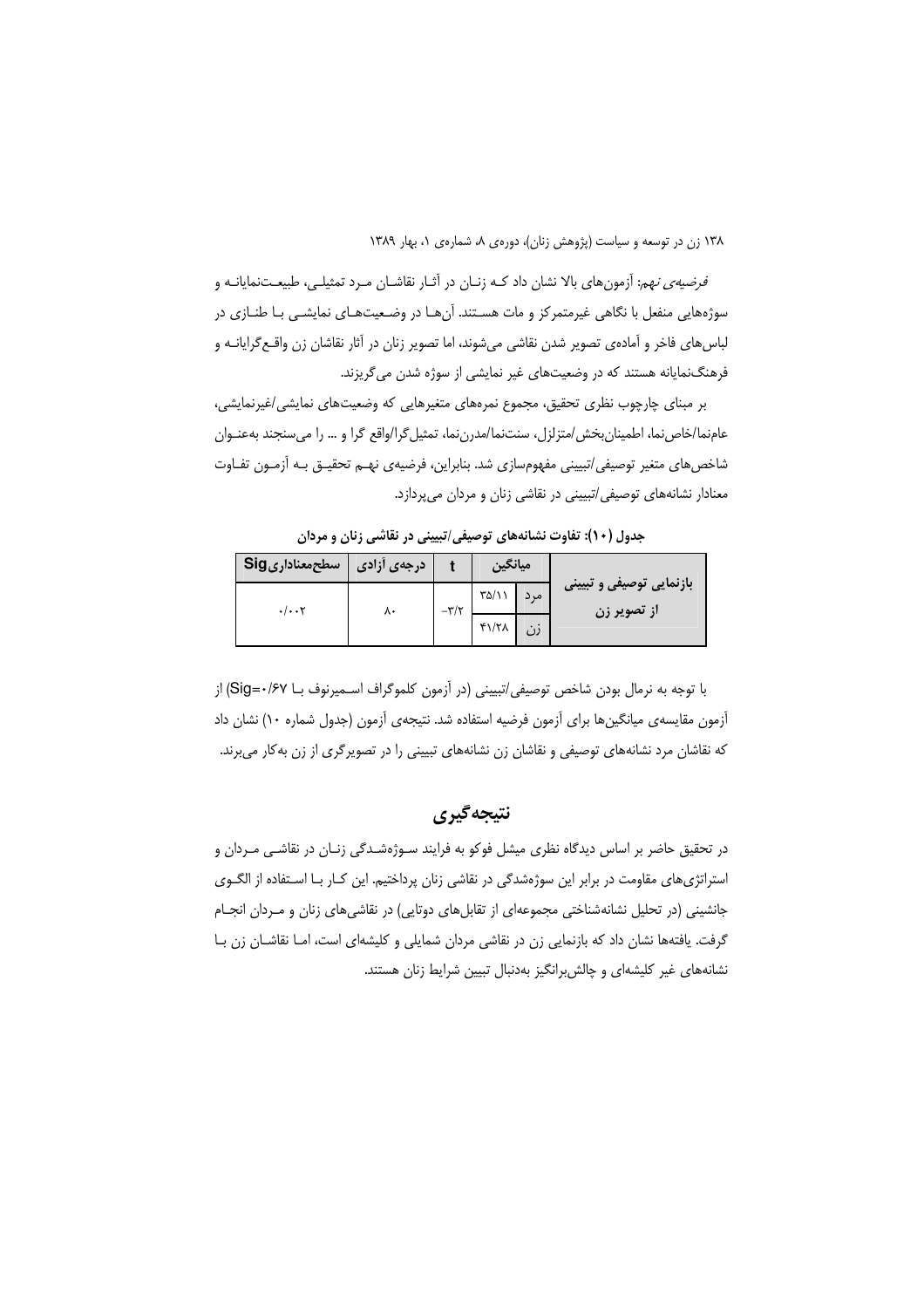تحلیل هم نشینی دالهای بصری نقاشیهای مردان و زنان نیز مؤید یافتههای تحلیل جانشینی است. زنان در نقاشی های مردان عمدتاً در مجاورت با درخت، پرنده، مزرعه، خورشید، خانه گلی، حوض، مــاهی و … تصویر می شوند که نشاندهندهی قراردادهای تکرارشده از پیوند ذاتی زن و طبیعت است، امـا زنـان در آثار نقاشان زن در مجاورت با کافه، خیابان، سیگار، بلیط هواپیمـا و دیگـر عناصـری قـرار دارنـد کـه فضاهای جدید شهری و گاهی نامتعارف را نشان می دهند.

نمونههایی بارز از تحلیل جانشینی و همنشینی ارائهشده از تصویر زن در آثار نقاشــان معاصـر ایــران می توان یافت. بهعنوان مثال، زن در آثار جلیل ضیاءیور نمایندهی سنت اسـت کـه در سـیمای زن کـرد، بلوچ، شمال و ترکمن تصویر میشـود. در آثـار نگـارگرانی چـون حسـین بهـزاد، علـی مطیـع و محمـود فرشچیان نیز زنان تصویری شمایلی، تمامقد و بسیار زیبا دارند. در تابلوی رسـتن (تصـویر شـماره ۱) اثـر فرشچیان خطوط سیال و ظریف، نقوش پیچیده و رنگهای متنوع، تصویری کمـال۴گـرا و معنـایی از زن ارائه میدهند. در آثار نقاشان نوگرا مانند ناصر اویسی، ژازه طباطبایی و صادق تبریزی، زنان با نقش مایه-های سنتی و تزیینی خصوصیات شرقی و ایرانی را نمایش میدهند. مـثلاً در آثـار حجــتالـه شـکیبا زن نمادی از زیبایی، شکوه، جلال و اشرافیت تاریخی ایران است(تصـویر شـماره ۲). در آثـار نقاشــان نســل انقلاب نیز زن حضوری اسطورهای و سمبولیک دارد. در آثار کسانی چون ایرج اسکندری، کـاظم چلیپـا و ناصر پلنگی، زن مظهر پایداری، صبر، حمایت و استقامت است(تصویر شماره ۳).

اگرچه بازنمایی ناتورالیستی، تغزلی، اسطورهای و تزیینی در آثار نقاشان زن نیز پیدا میشود، اما نتایج تحقیق حاضر نشان داد زنان بهدنبال بازاندیشی در هویت زنانه هستند. تصویر زن در آثار کسانی چون شهره مهران، میترا صمدی، الهه حیدری و اّریا اقبال نشانگر جهانی معلق، پــاره پــاره، نــااّرام و پرالتهــاب (تصوير شماره ۴) است. تصوير دنياي تنهايي، انزوا و محدودشده در اثر شيرين قندچي (تصوير شماره ۵)، محزون، هراسان و در آستانهی اعتراض در اثر سیمین کرامتی و تصـویر زنـی رنجـور و پریشـان در اثـر محبوبه بیات خردمند (تصویر شماره ۶) نمونههایی از بازاندیشی در هویت زنانه است.

یافتههای تحقیق نشان میدهد که نقاشان مرد نگاهی توصیفی به ویژگیهای زن آرمـانی دارنـد در حالی که نقاشان زن نگاهی تبیینی به ویژگیها و شرایط واقعی زنان دارند. از این رو نقاشـی زنـان بیشـتر بهصورت خودنگاره و اتوبیوگرافیک است. نقاشان زن بهدنبال بیان تنگناهای جهان زیست زنـان هسـتند، اما مردان بدون در نظر گرفتن این شرایط، زنان را در فضایی خیالی و در خلأ تصویر می کنند.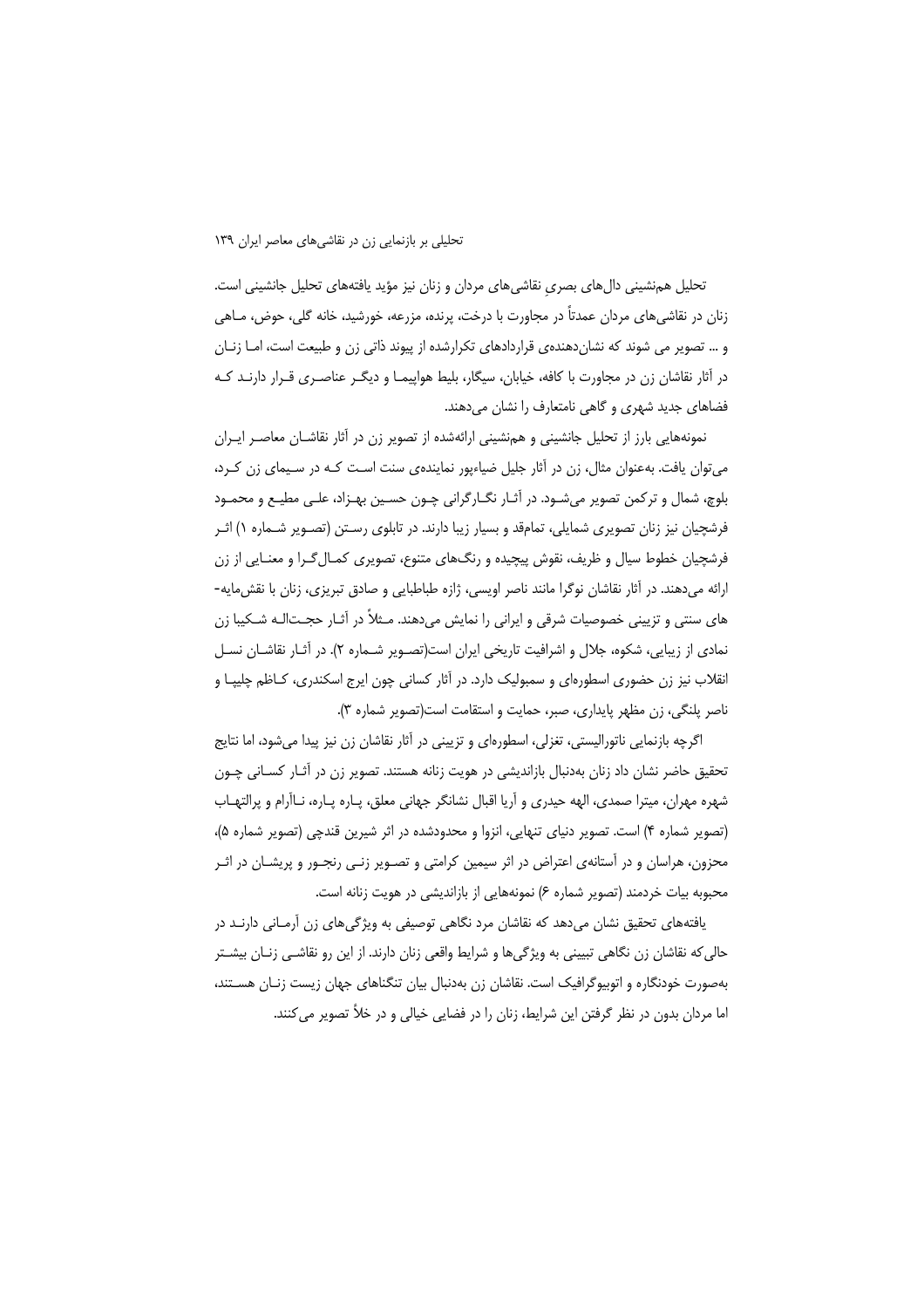مطالعهی نقاشی معاصر ایران نشان می دهد که نقاشی زنان عرصهای برای مقابله با ذهنیـت مردانــه و به تعبیر فوکو مبارزه در برابر سوژهشدگی زن است. نقاشان زن تلاش می کنند قالبهای بصری که مردان از زنان دارند را از شکل بیاندازند. آنها در برابر سوژه شدن مقاومت می کنند و با بـه کـارگیری اسـتراتژیهـای بصری تازه در نقاشی، شکافهایی را در بازتولید ذهنیت مسلط مردانه فرهنگ بهوجود می آورند.

یافتهها و نتایج این تحقیق محدود به مقایسهی نقاشی زنان و مردان بود، اما مطالعهی نسلی نقاشان نیز می تواند ابعادی تازه از چگونگی بازنمایی زن در نقاشی معاصر را نشان دهد؛ این کار تحقیقی دیگر می طلبد.

منابع

Abazari, Y (2008) Sociological Reason, Tarhe No Publication.

Asa Berger, Arthur (1991) Media Analysis Techniques, Sage Publication, translated by P.Ajlali, markaze tahghighate resane publishing, Tehran, 1379. Ataei Ashtiani, Z. (2006) Aesthetics in Feminist Gender Analysis, in :Ketabe

Zanan, No. 32, PP: 166-201.

Azad Armaki, T. & Rezaei, M (2006) "Power and Subject in Cultural Studies", in:Namey-ye Olum-e Ejtemai, No: 27, June: 2006, PP: 125-157.

Battersby, Christine (1989) Gender and Genius: Towards a Feminist Aesthetics, London: Women's Press.

Chadwick, Whitney (1990) Women, Art, and Society, NY: Thames & Hudson

Dondis, A Donis (1973) A Primer of visual literacy, published by Massachusetts Institute of Technology Cambridge.

Dreyfus, Hubert L (1982) Michel Foucault: Beyond Structuralism and Hermeneutics, Harvester Wheatsheaf, New York, translated by h.Bashirive, Nev publishing, Tehran, 1384.

Ekhtiar, Maryam (1999) from workshop and Bazzar to Academy, Royal Persian Paintings, The Qagar Epoch 1785-1925, edited by Lila Diba, Brooklyn museum of Art. Faraji, M. & Hamidi, N (2006) Representation of Everyday Life in Street, in:

Culture & Communication, Vol.2, No. 5, PP: 159-179. Fiske. John (1994) Introduction to communication studies, Routledge. translated by M.Ghabray, markaze tahghighate resane publishing, Tehran, 1386.

Freeland, Cynthia (2002) But Is It Art?: An Introduction to Art Theory, Oxford University Press, USA.

Guiraud, Par Pierre, (2001), Semiologie, press University France, translated by M.Nabavi, Agah publishing, Tehran, 1387.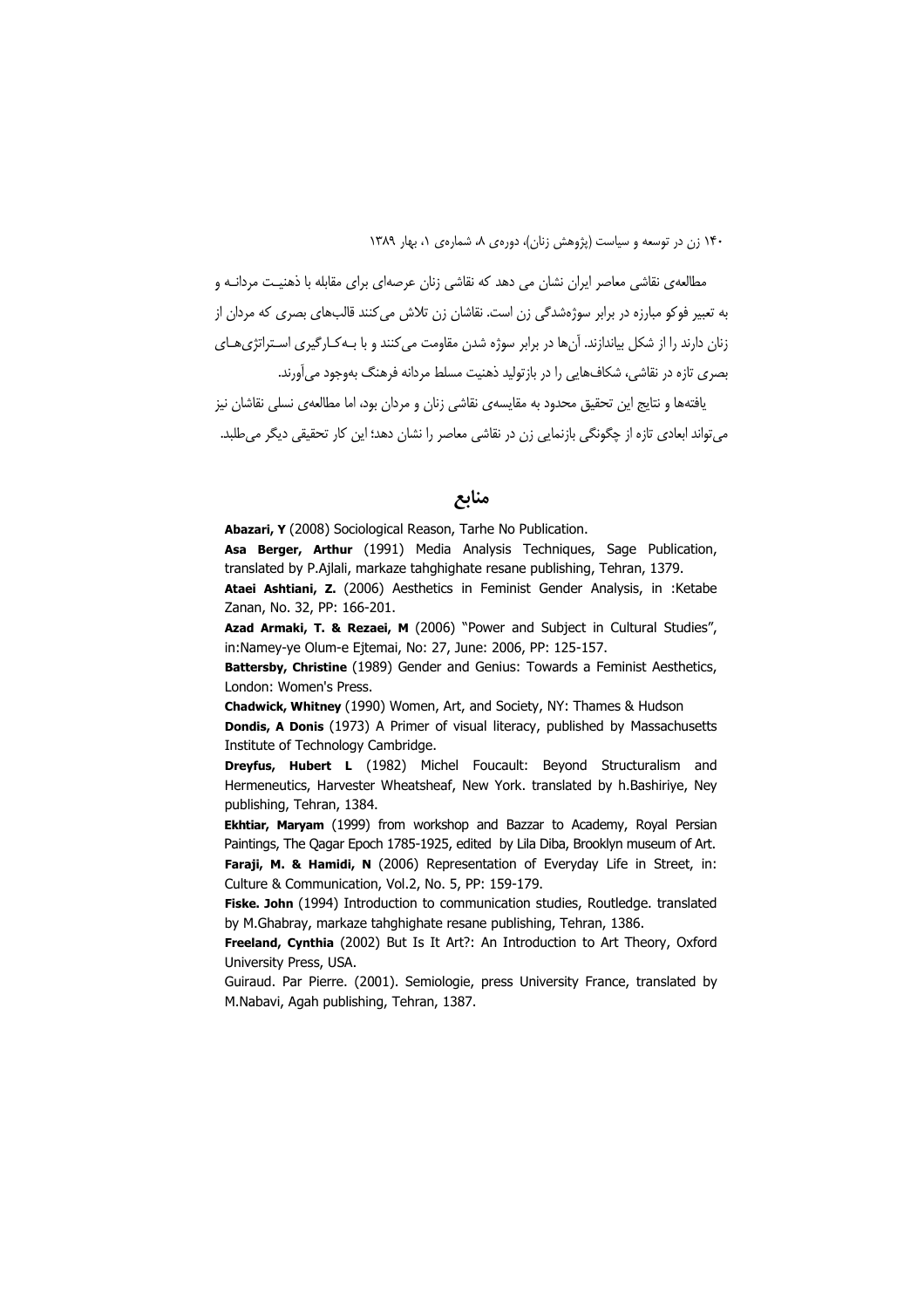Hanfling, Oswald (1992) The Ontology of Art: in Philosophical Aesthetics, Blackwell Publishers.

Honari Mehr, F (2006) Portrait of Woman in Contemporary Painting, in: Ketab-e Mahe, The arts, No.102, PP: 53-59.

Kazemi, A (2006) Problematic of Everyday Life in cultural Studies and its Relevance to Iranian Society, in: Culture & communication, Vol.2, No.4, PP: 97-123.

Korsmeyer, Carolyn (2004a) Gender and Aesthetics: An Introduction (Volume in series, Understanding Feminist Philosophy, general editor Linda Alcoff), London: Routledge.

Korsmeyer, Carolyn (2004b) "Feminist Aesthetics", in The Stanford Encyclopedia of Philosophy (Summer Edition), Edward N. Zalta (ed.), Retrieved Juan, 2008 from: http://plato.stanford.edu/archives/ sum2004/entries/feminism-aesthetics

Lippard. Lucy (1976) FROM THE CENTER: feminism essays on women's, Press Dutton, California.

Lynton, Norbert (1994) The Story of Modern Art Phaidon Publishers.

Naraghi, S (2006) the Voice of Feminine Practice: a Study of Music from Gender Point of View, in: Women's Monthly, No. 136, P: 38.

Naraghi, S (2007) "Feminist Aesthetics, in: Women's Monthly", No. 144, P: 45. Nochlin, Linda (1992) Women, Art, And Power, Visual Theory, Edited by Bryson, Polity Press.

Nochlin, Linda (1988a) Why have there been no great woman artists? In "Women, Art, and power and other essay, New York, Harper & Row. P: 145-178 Nochlin, Linda (1992b) Women, Art, and Power, Visual Theory, Edited by Bryson, Polity Press.

Ravadrad, A. & Seddighi khovaidaki, M (2006) "Portray of Women in Bani-Etemad's Cinema", in: Culture & Communication, vol. 2. No. 6, PP: 31-57.

Sandro, Bocola (1999) The art of modernism: Art, culture and society from Goya to the present day, Translated from German by Catherine Schelbert and Nicholas Levis Prestel Verlag, München - London - New York, 1994